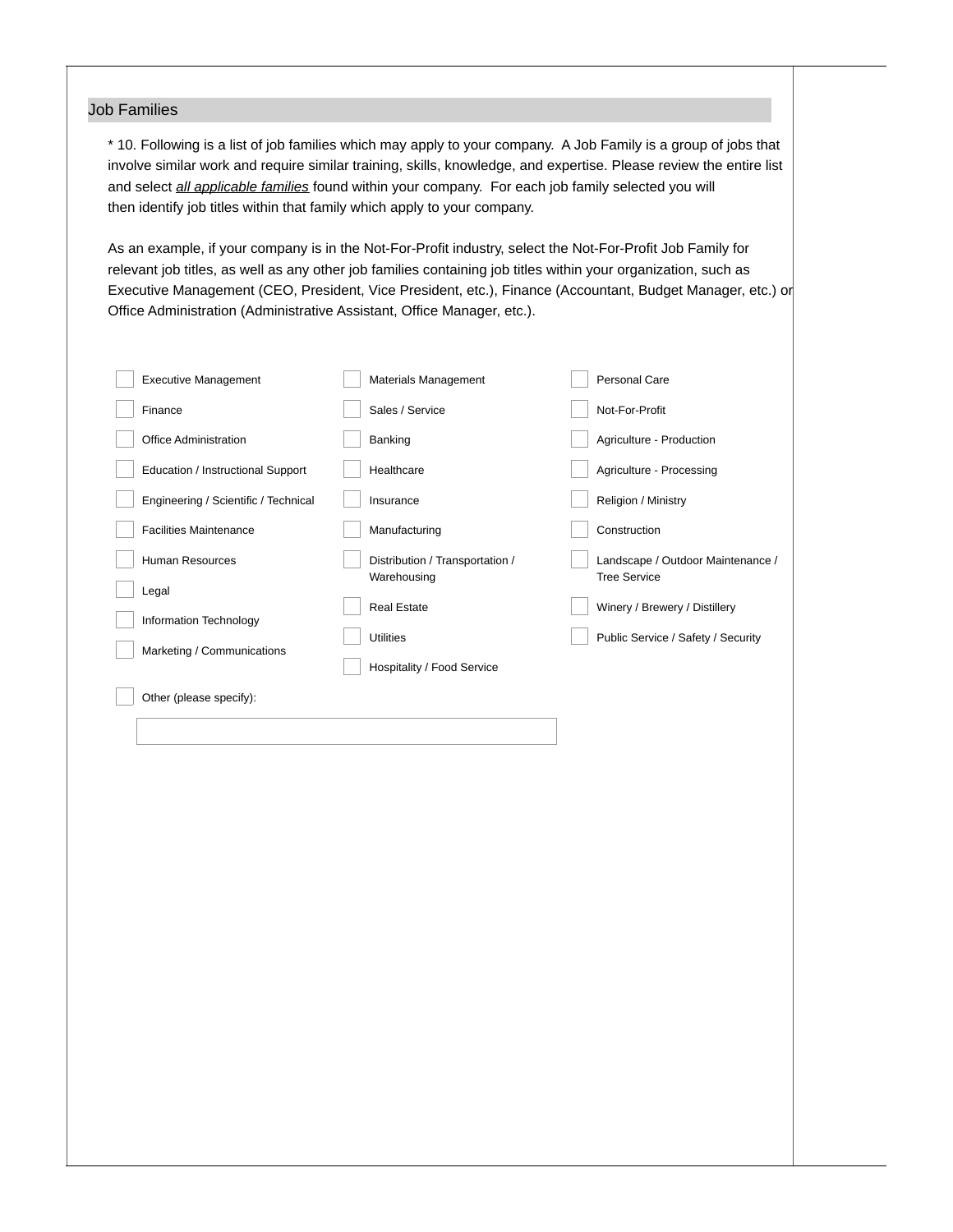| <b>Executive Management Job Titles</b>                                                                                  |
|-------------------------------------------------------------------------------------------------------------------------|
| 11. Within the <b>Executive Management</b> job family, please identify those job titles which apply to your<br>company. |
| <b>I</b> Administrator/Head Public Official                                                                             |
| <b>I</b> Chief Executive Officer                                                                                        |
| <b>Chief Financial Officer</b>                                                                                          |
| I Chief Lending Officer                                                                                                 |
| D Chief Operating Officer                                                                                               |
| I Hospital Administrator                                                                                                |
| <b>I</b> President                                                                                                      |
| <b>I</b> Senior Corporate Audit Officer                                                                                 |
| <b>I</b> Senior Corporate Legal Executive                                                                               |
| <b>I</b> Senior Engineering Executive                                                                                   |
| <b>I</b> Senior Human Resources Executive                                                                               |
| <b>I</b> Senior Manufacturing Executive                                                                                 |
| <b>I</b> Senior Marketing Executive                                                                                     |
| <b>I</b> Senior Sales Executive                                                                                         |
| I Controller                                                                                                            |
| I Vice President                                                                                                        |
| I Vice President of Business Development (or equivalent)                                                                |
| I Vice President of Operations (or equivalent)                                                                          |
| Vice President of Human Resources                                                                                       |
| Other (please specify)                                                                                                  |
|                                                                                                                         |
|                                                                                                                         |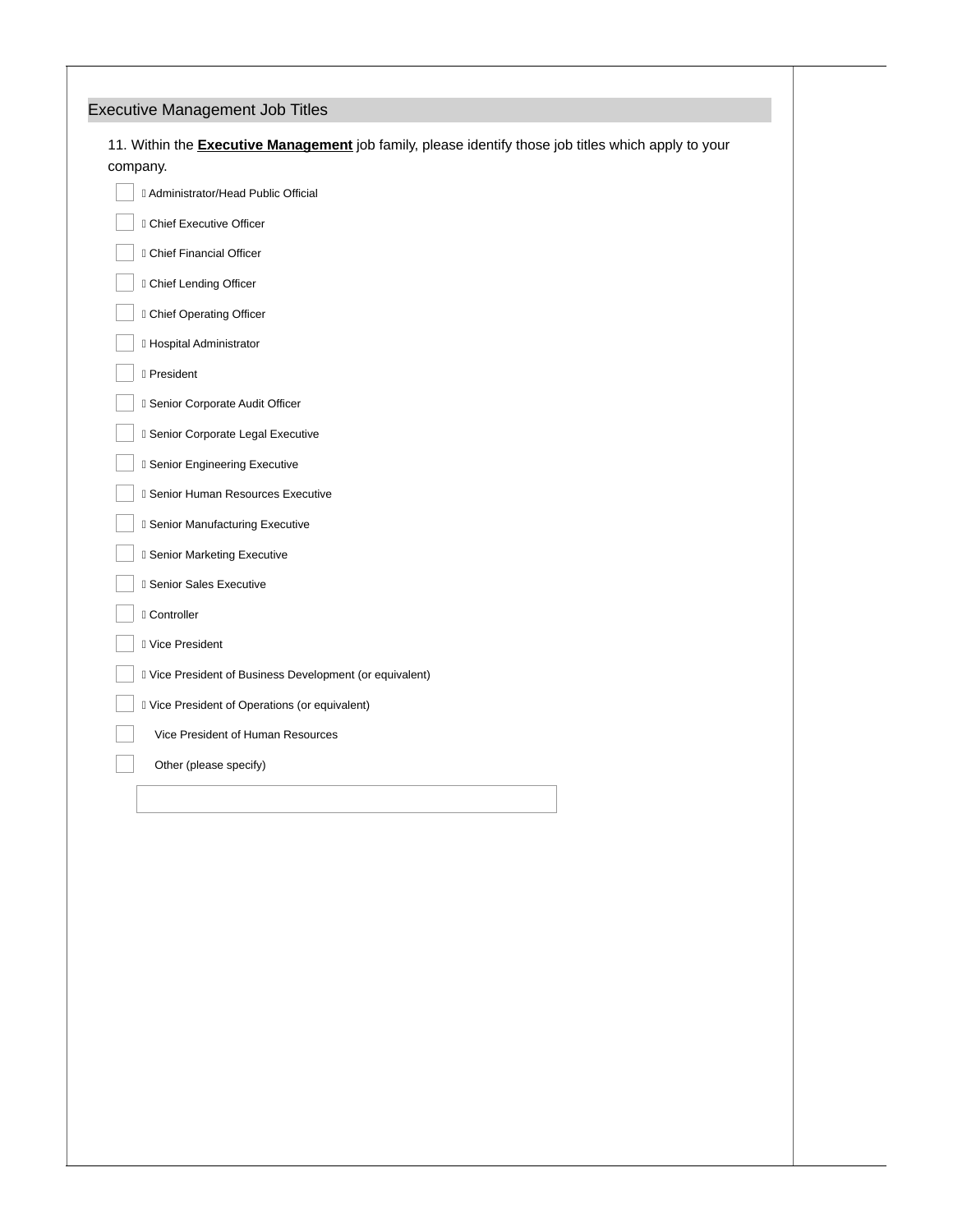| <b>Finance Job Titles</b>                                                                               |
|---------------------------------------------------------------------------------------------------------|
| 15. Within the <b>Finance</b> job family, please identify those job titles which apply to your company. |
| I Accountant                                                                                            |
| I Accountant - Senior                                                                                   |
| I Accounting Clerk                                                                                      |
| I Accounting Clerk - Senior                                                                             |
| I Accounting Director                                                                                   |
| I Accounting Manager/Supervisor                                                                         |
| I Accounts Payable Coordinator                                                                          |
| I Accounts Payable/Receivable Clerk                                                                     |
| I Accounts Payable/Receivable Manager/Supervisor                                                        |
| <b>I</b> Asset Recovery Specialist                                                                      |
| I Assistant Controller                                                                                  |
| I Auditing Director                                                                                     |
| <b>I</b> Auditing Manager                                                                               |
| I Auditor                                                                                               |
| I Auditor - Lead/Senior                                                                                 |
| <b>Budget Analyst</b>                                                                                   |
| <b>Budget Manager</b>                                                                                   |
| I Cashier                                                                                               |
| I Controller                                                                                            |
| I Cost Accountant                                                                                       |
| <b>I</b> Cost Accounting Manager                                                                        |
| <b>I</b> Credit and Collection Manager                                                                  |
| Department Head                                                                                         |
| Deputy Director                                                                                         |
| I Finance Director                                                                                      |
| <b>I</b> Financial Analyst                                                                              |
| <b>I</b> Financial Analyst - Senior                                                                     |
| <b>I</b> Financial Planning Manager                                                                     |
| I Payroll Clerk                                                                                         |
| I Payroll Clerk - Senior                                                                                |
| <b>I</b> Payroll Coordinator                                                                            |
| <b>D</b> Payroll Manager/Supervisor                                                                     |
| <b>Tax Accountant</b>                                                                                   |

 $\mathbb{R}$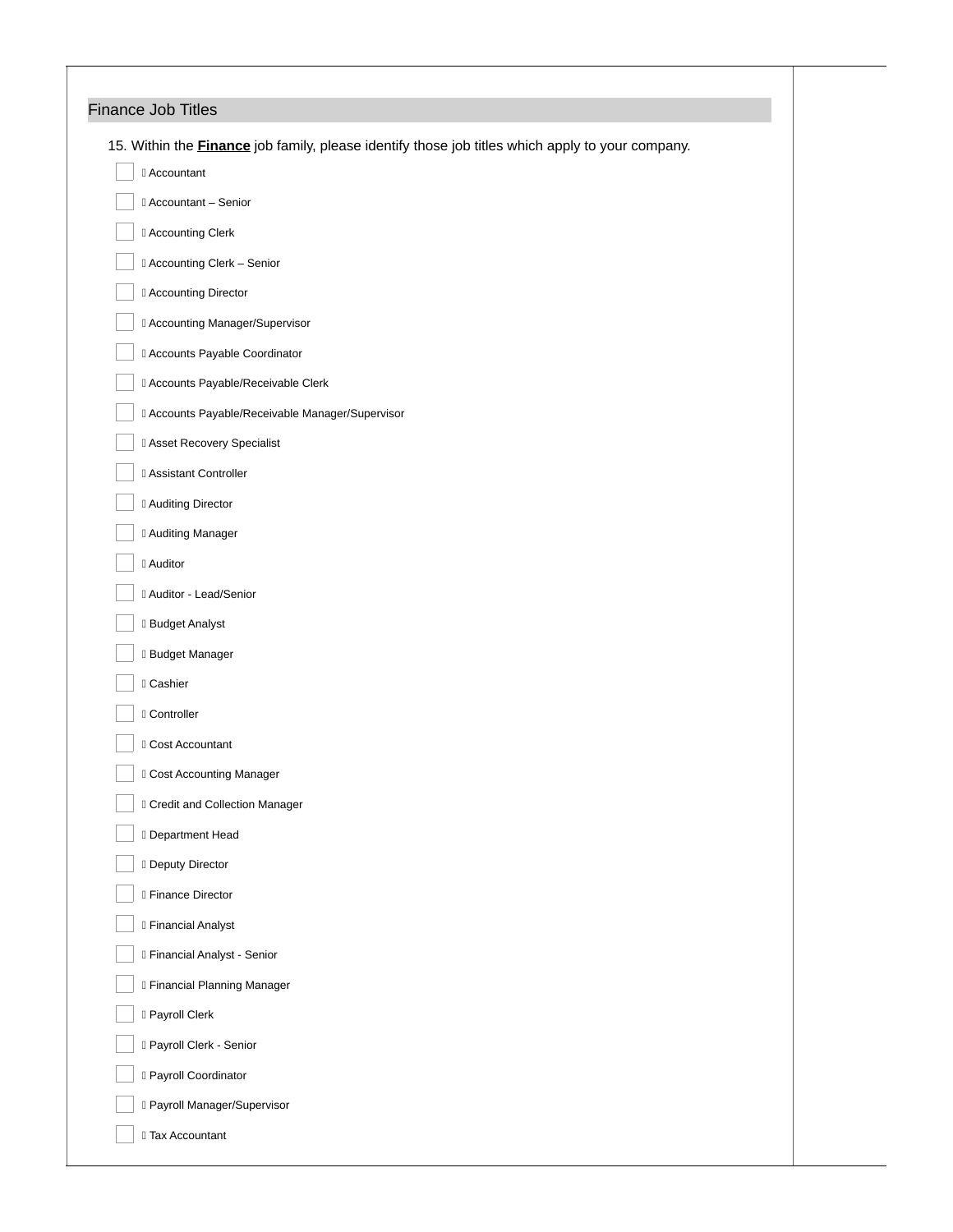| <b>I</b> Tax Manager<br>Other (please specify) |  |  |
|------------------------------------------------|--|--|
|                                                |  |  |
|                                                |  |  |
|                                                |  |  |
|                                                |  |  |
|                                                |  |  |
|                                                |  |  |
|                                                |  |  |
|                                                |  |  |
|                                                |  |  |
|                                                |  |  |
|                                                |  |  |
|                                                |  |  |
|                                                |  |  |
|                                                |  |  |
|                                                |  |  |
|                                                |  |  |
|                                                |  |  |
|                                                |  |  |
|                                                |  |  |
|                                                |  |  |
|                                                |  |  |
|                                                |  |  |
|                                                |  |  |
|                                                |  |  |
|                                                |  |  |
|                                                |  |  |
|                                                |  |  |
|                                                |  |  |
|                                                |  |  |
|                                                |  |  |
|                                                |  |  |
|                                                |  |  |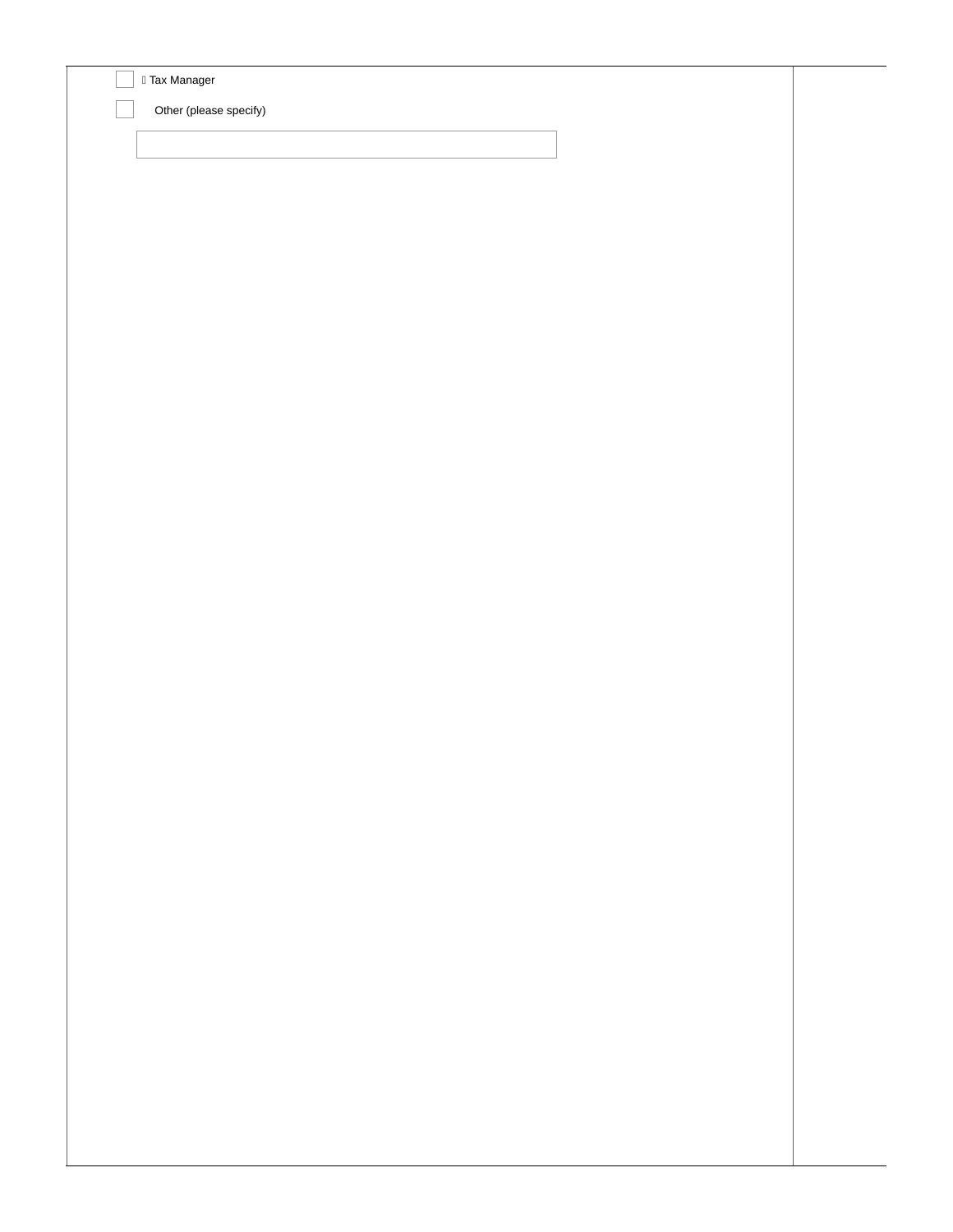| <b>Office Administration Job Titles</b>                                                                               |
|-----------------------------------------------------------------------------------------------------------------------|
| 19. Within the <b>Office Administration</b> job family, please identify those job titles which apply to your company. |
|                                                                                                                       |
| <b>IAdministrative Assistant</b>                                                                                      |
| <b>IExecutive Administrative Assistant</b>                                                                            |
| Clerk                                                                                                                 |
| I Clerk - County/City                                                                                                 |
| I Clerk - Senior                                                                                                      |
| <b>I</b> Executive Assistant                                                                                          |
| <b>I</b> Executive Secretary                                                                                          |
| I Mail Clerk                                                                                                          |
| I Mail Service Supervisor                                                                                             |
| D Office Manager                                                                                                      |
| D Office Specialist                                                                                                   |
| I Receptionist                                                                                                        |
| Other (please specify)                                                                                                |
|                                                                                                                       |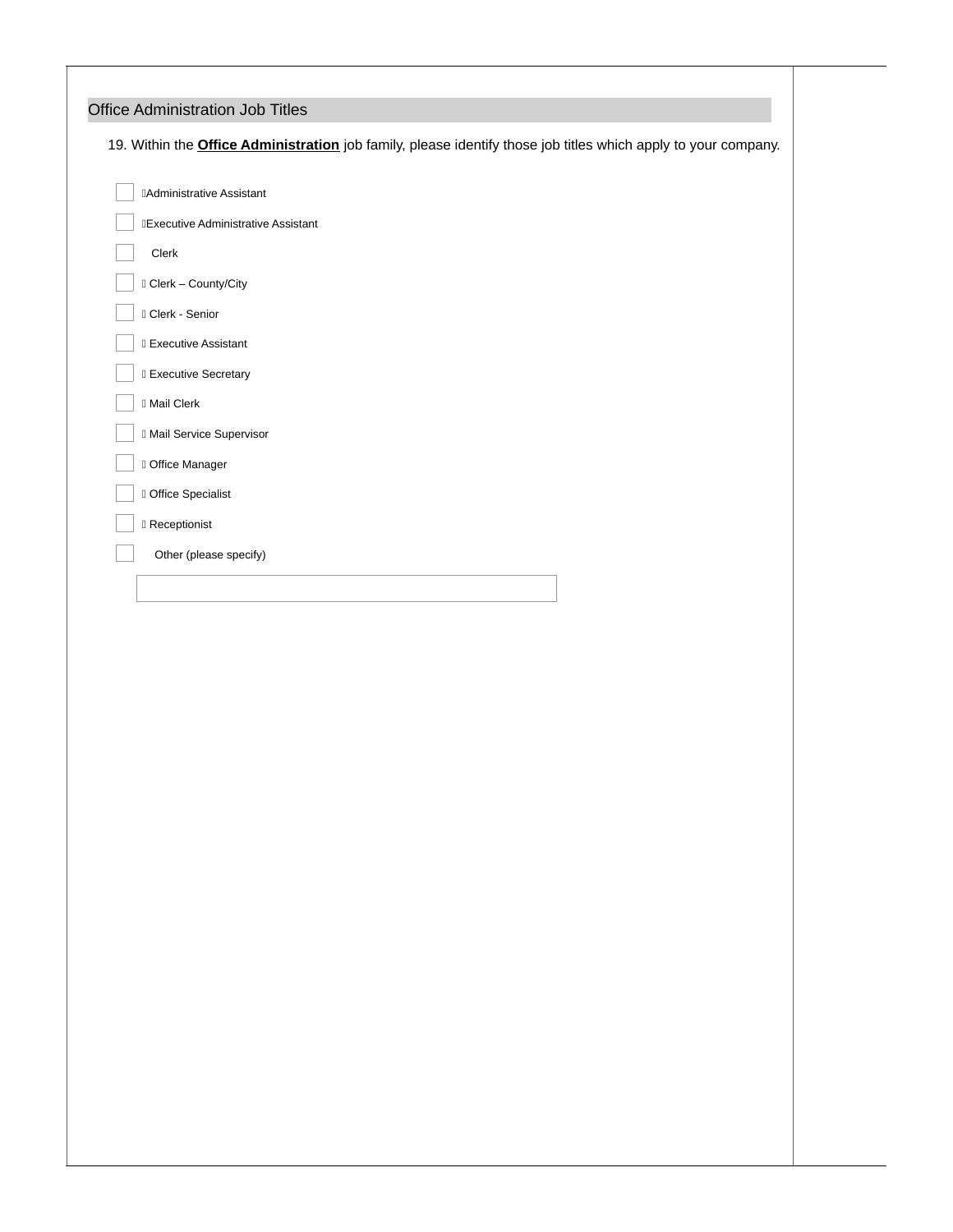| Education/Instructional Support Job Titles                                                                                         |  |
|------------------------------------------------------------------------------------------------------------------------------------|--|
|                                                                                                                                    |  |
| 23. Within the <b>Education/Instructional Support</b> job family, please identify those job titles which apply to your<br>company. |  |
| <b>D</b> Principal                                                                                                                 |  |
| <b>I</b> School Bus Attendant                                                                                                      |  |
| I Teacher                                                                                                                          |  |
| D Paraprofessional                                                                                                                 |  |
| Other (please specify)                                                                                                             |  |
|                                                                                                                                    |  |
|                                                                                                                                    |  |
|                                                                                                                                    |  |
|                                                                                                                                    |  |
|                                                                                                                                    |  |
|                                                                                                                                    |  |
|                                                                                                                                    |  |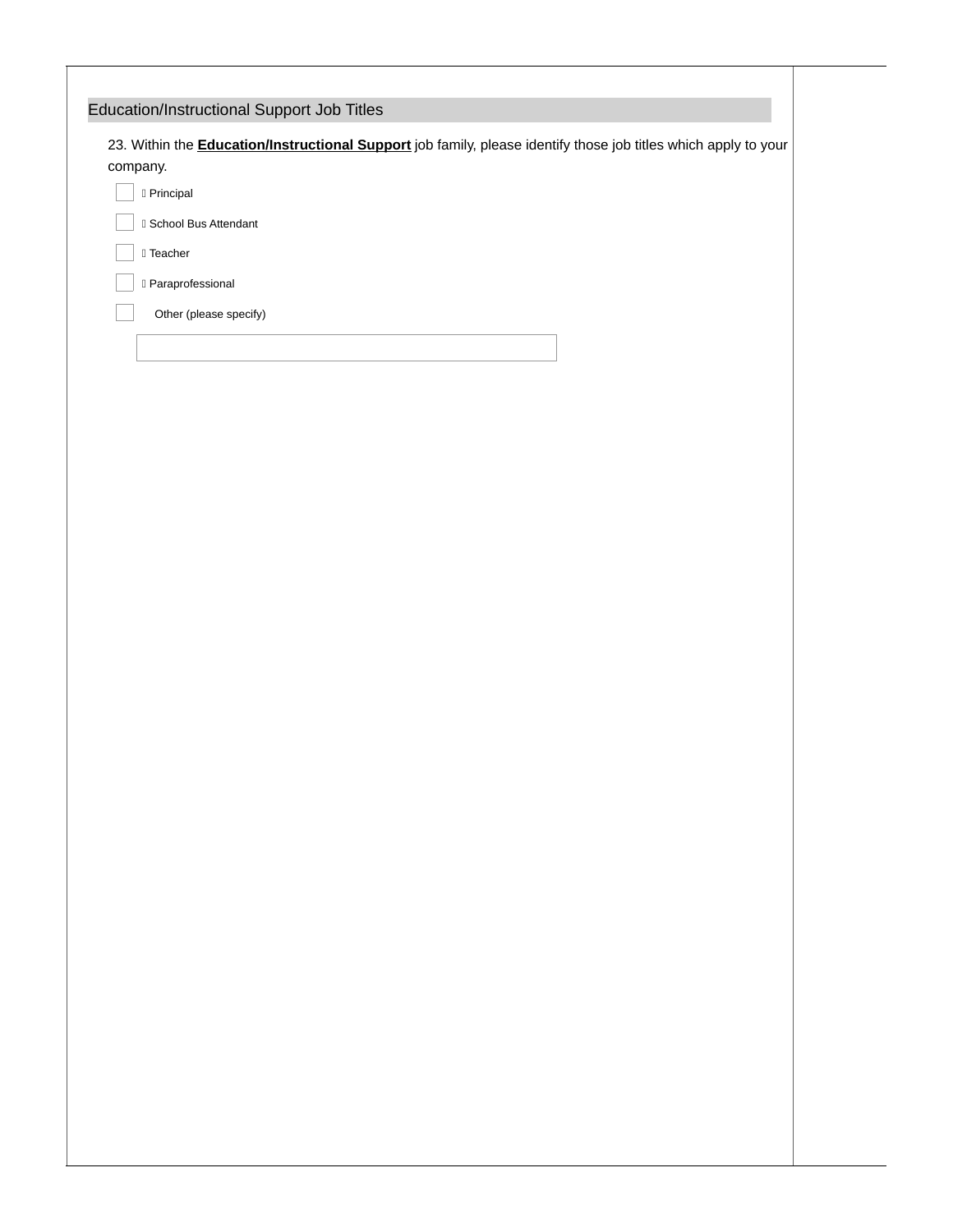| Engineering/Scientific/Technical Job Titles                                                                             |  |
|-------------------------------------------------------------------------------------------------------------------------|--|
| 27. Within the <i>Engineering/Scientific/Technical</i> job family, please identify those job titles which apply to your |  |
| company.                                                                                                                |  |
| <b>I</b> Applications Engineer                                                                                          |  |
| I Appraiser I                                                                                                           |  |
| I Appraiser II                                                                                                          |  |
| I Appraiser III                                                                                                         |  |
| <b>I</b> Building Code Inspector                                                                                        |  |
| I CAD Designer                                                                                                          |  |
| I CAD Designer - Senior                                                                                                 |  |
| I CAD Supervisor                                                                                                        |  |
| I Chemical Engineer                                                                                                     |  |
| <b>I</b> Chemical Engineer - Lead                                                                                       |  |
| I Chemist                                                                                                               |  |
| <b>I</b> Civil Engineer                                                                                                 |  |
| I Civil Engineer - Senior                                                                                               |  |
| Design Engineer                                                                                                         |  |
| Design Engineer - Senior                                                                                                |  |
| Design Manager                                                                                                          |  |
| I Electrical Engineer                                                                                                   |  |
| I Electrical Engineer - Lead/Senior                                                                                     |  |
| I Electrical Engineer - Manager                                                                                         |  |
| I Electrician                                                                                                           |  |
| Il Electronic Technician                                                                                                |  |
| Il Electronic Technician - Senior                                                                                       |  |
| I Engineering Assistant                                                                                                 |  |
| I Engineering Director                                                                                                  |  |
| <b>I</b> Engineering Manager                                                                                            |  |
| I Engineering Technician                                                                                                |  |
| I Engineering Technician - Senior                                                                                       |  |
| <b>I</b> Environmental Engineer                                                                                         |  |
| <b>I</b> Environmental Specialist                                                                                       |  |
| I Industrial Engineer                                                                                                   |  |
| I Industrial Engineer - Senior                                                                                          |  |
| I Industrial Engineer - Manager                                                                                         |  |
|                                                                                                                         |  |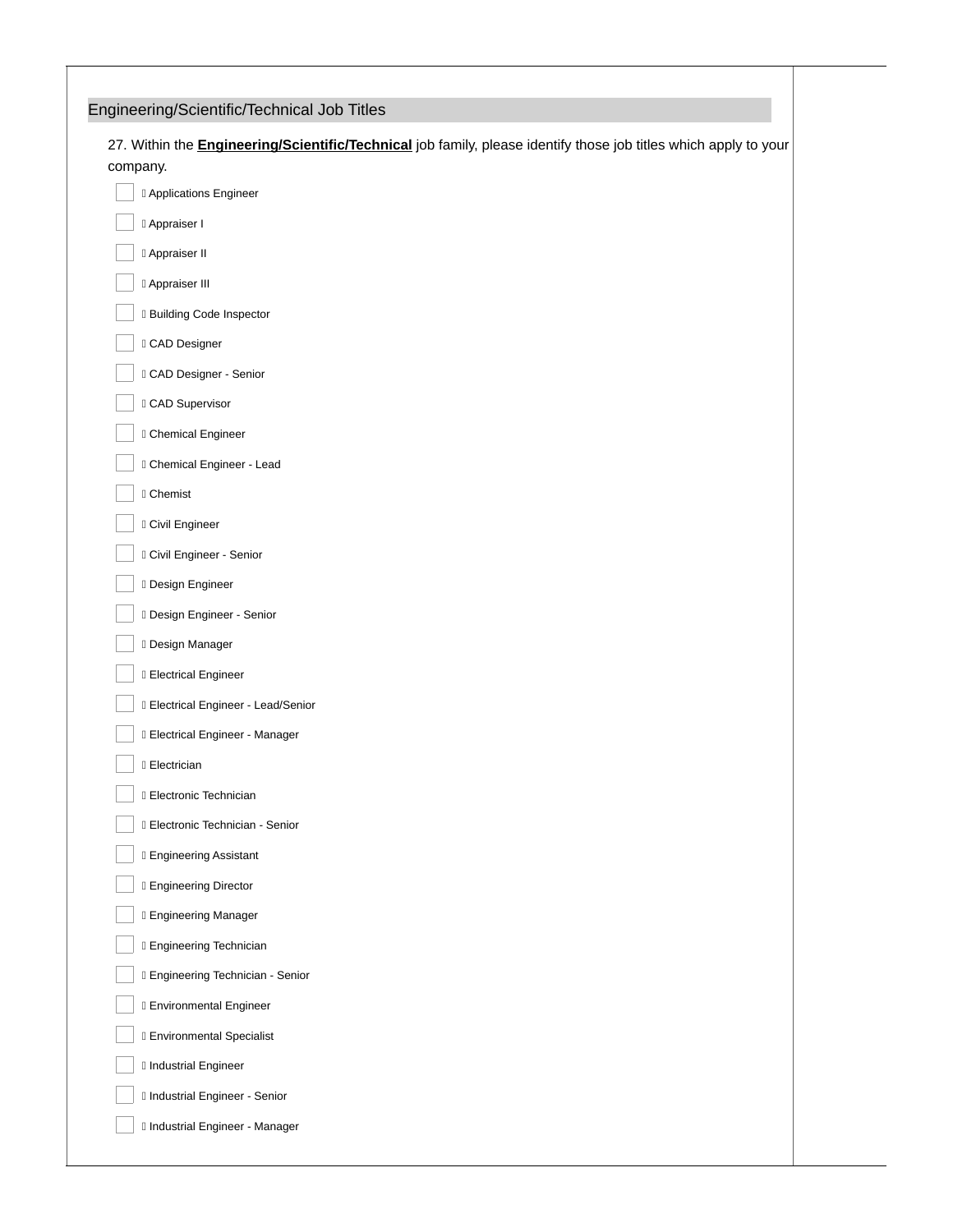| I Laboratory Technician                    |
|--------------------------------------------|
| I Laboratory Technician - Senior           |
| <b>I</b> Manufacturing Engineer            |
| I Manufacturing Engineer - Senior          |
| I Mechanical Engineer                      |
| <b>I</b> Mechanical Engineer - Lead/Senior |
| I Mechanical Engineer - Manager            |
| D Process Engineer                         |
| <b>I</b> Product Development Engineer      |
| <b>I</b> Project Engineer                  |
| <b>I</b> Project Manager                   |
| <b>I</b> Quality Control Engineer          |
| <b>Quality Inspector</b>                   |
| <b>I</b> Research and Development Engineer |
| <b>I</b> Research and Development Manager  |
| <b>I</b> Research Associate                |
| Sewer and Water Technician                 |
| Software Engineer                          |
| Systems Engineer                           |
| Other (please specify)                     |
|                                            |
|                                            |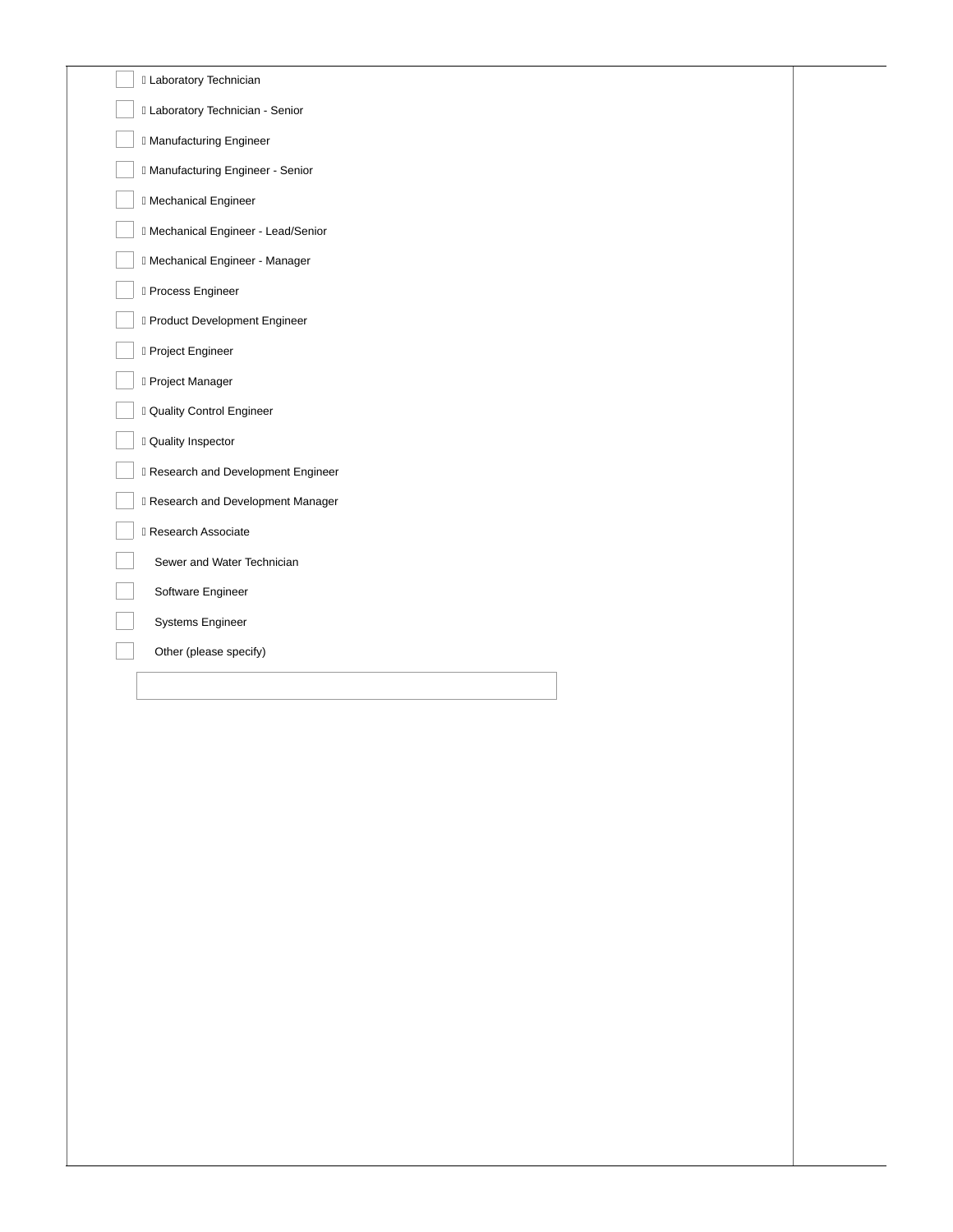| Facilities Maintenance Job Titles                                                                                      |
|------------------------------------------------------------------------------------------------------------------------|
| 31. Within the <b>Facilities Maintenance</b> job family, please identify those job titles which apply to your company. |
| <b>LAutomotive Service Technician</b>                                                                                  |
| <b>I</b> Capital Projects Director/Fundraising                                                                         |
| I Carpenter                                                                                                            |
| I Custodian                                                                                                            |
| Department Manager                                                                                                     |
| Diesel Mechanic                                                                                                        |
| I Facilities Planner                                                                                                   |
| I Groundskeeper                                                                                                        |
| I HVAC Technician                                                                                                      |
| I Maintenance Electrician                                                                                              |
| I Maintenance Electrician - Senior                                                                                     |
| I Maintenance Helper                                                                                                   |
| <b>I</b> Maintenance Installer/Repairer                                                                                |
| I Maintenance Manager                                                                                                  |
| I Maintenance Mechanic                                                                                                 |
| I Maintenance Mechanic - Senior                                                                                        |
| I Maintenance Mechanic Supervisor                                                                                      |
| I Maintenance Supervisor                                                                                               |
| I Maintenance Supervisor - Senior                                                                                      |
| D Painter - Maintenance                                                                                                |
| Ⅱ Plant Engineering Manager                                                                                            |
| <b>D</b> Plumber                                                                                                       |
| Other (please specify)                                                                                                 |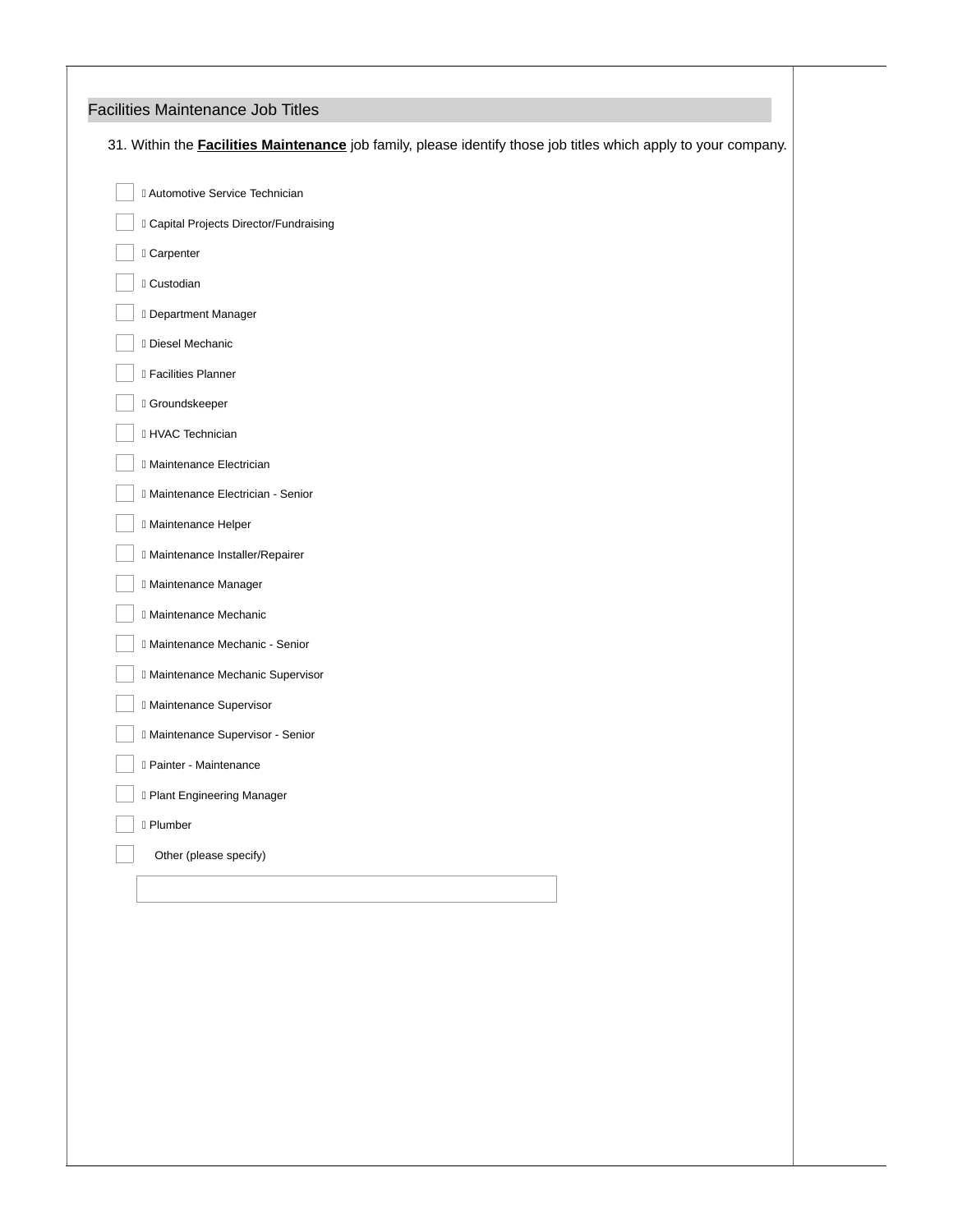| Human Resources Job Titles<br>35. Within the Human Resources job family, please identify those job titles which apply to your company.<br><b>I</b> Benefits Clerk<br><b>I</b> Benefits Coordinator<br><b>I</b> Benefits Manager<br>I Compensation Analyst<br>I Compensation/Benefits Manager<br><b>I</b> Department Head/Director<br>I Employment Manager<br><b>I</b> Fringe Benefits Specialist<br><b>I</b> HRIS Technical Specialist<br>I Human Resources Assistant<br>I Human Resources Generalist |  |
|-------------------------------------------------------------------------------------------------------------------------------------------------------------------------------------------------------------------------------------------------------------------------------------------------------------------------------------------------------------------------------------------------------------------------------------------------------------------------------------------------------|--|
|                                                                                                                                                                                                                                                                                                                                                                                                                                                                                                       |  |
|                                                                                                                                                                                                                                                                                                                                                                                                                                                                                                       |  |
|                                                                                                                                                                                                                                                                                                                                                                                                                                                                                                       |  |
|                                                                                                                                                                                                                                                                                                                                                                                                                                                                                                       |  |
|                                                                                                                                                                                                                                                                                                                                                                                                                                                                                                       |  |
|                                                                                                                                                                                                                                                                                                                                                                                                                                                                                                       |  |
|                                                                                                                                                                                                                                                                                                                                                                                                                                                                                                       |  |
|                                                                                                                                                                                                                                                                                                                                                                                                                                                                                                       |  |
|                                                                                                                                                                                                                                                                                                                                                                                                                                                                                                       |  |
|                                                                                                                                                                                                                                                                                                                                                                                                                                                                                                       |  |
|                                                                                                                                                                                                                                                                                                                                                                                                                                                                                                       |  |
|                                                                                                                                                                                                                                                                                                                                                                                                                                                                                                       |  |
|                                                                                                                                                                                                                                                                                                                                                                                                                                                                                                       |  |
| I Human Resources Manager                                                                                                                                                                                                                                                                                                                                                                                                                                                                             |  |
| I Human Resources Director                                                                                                                                                                                                                                                                                                                                                                                                                                                                            |  |
| <b>D</b> Recruiter                                                                                                                                                                                                                                                                                                                                                                                                                                                                                    |  |
| <b>I</b> Safety Administrator                                                                                                                                                                                                                                                                                                                                                                                                                                                                         |  |
| <b>I</b> Safety Supervisor                                                                                                                                                                                                                                                                                                                                                                                                                                                                            |  |
| I Safety Director                                                                                                                                                                                                                                                                                                                                                                                                                                                                                     |  |
| I Security Guard                                                                                                                                                                                                                                                                                                                                                                                                                                                                                      |  |
| <b>I</b> Security Supervisor                                                                                                                                                                                                                                                                                                                                                                                                                                                                          |  |
| <b>I</b> Security Director                                                                                                                                                                                                                                                                                                                                                                                                                                                                            |  |
| I Staffing Coordinator                                                                                                                                                                                                                                                                                                                                                                                                                                                                                |  |
| I Technician                                                                                                                                                                                                                                                                                                                                                                                                                                                                                          |  |
| <b>I</b> Trainer                                                                                                                                                                                                                                                                                                                                                                                                                                                                                      |  |
| <b>I</b> Training Manager                                                                                                                                                                                                                                                                                                                                                                                                                                                                             |  |
| Other (please specify)                                                                                                                                                                                                                                                                                                                                                                                                                                                                                |  |
|                                                                                                                                                                                                                                                                                                                                                                                                                                                                                                       |  |
|                                                                                                                                                                                                                                                                                                                                                                                                                                                                                                       |  |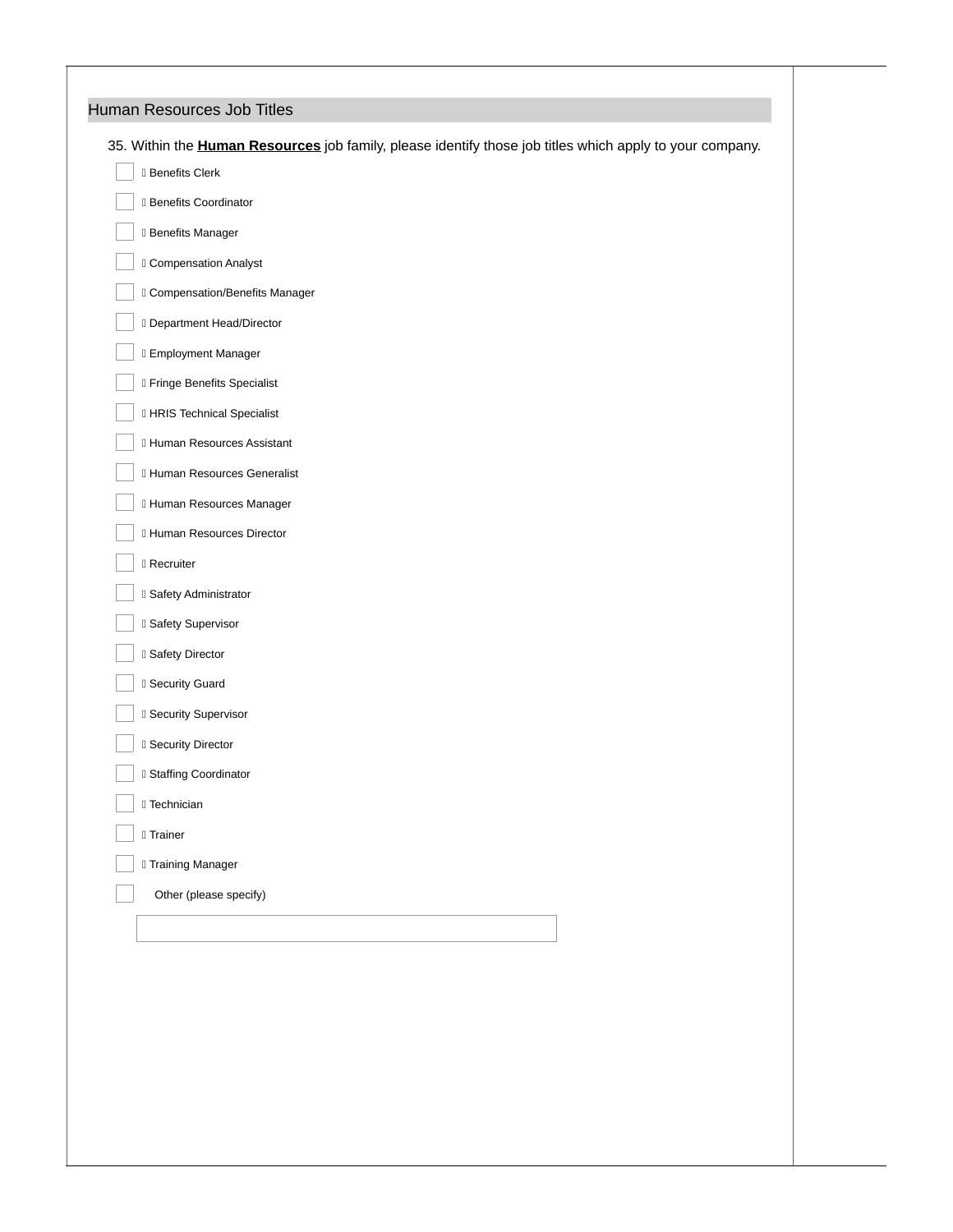| Legal Job Titles                                                                               |
|------------------------------------------------------------------------------------------------|
| 39. Within the Legal job family, please identify those job titles which apply to your company. |
| I Attorney - Staff                                                                             |
| I Attorney - Staff - Senior                                                                    |
| I Compliance/Regulatory Officer (Legal)                                                        |
| I Legal Secretary                                                                              |
| I Librarian - Legal                                                                            |
| <b>D</b> Paralegal                                                                             |
| D Paralegal - Senior                                                                           |
| <b>I</b> Prosecuting Attorney                                                                  |
| Other (please specify)                                                                         |
|                                                                                                |
|                                                                                                |
|                                                                                                |
|                                                                                                |
|                                                                                                |
|                                                                                                |
|                                                                                                |
|                                                                                                |
|                                                                                                |
|                                                                                                |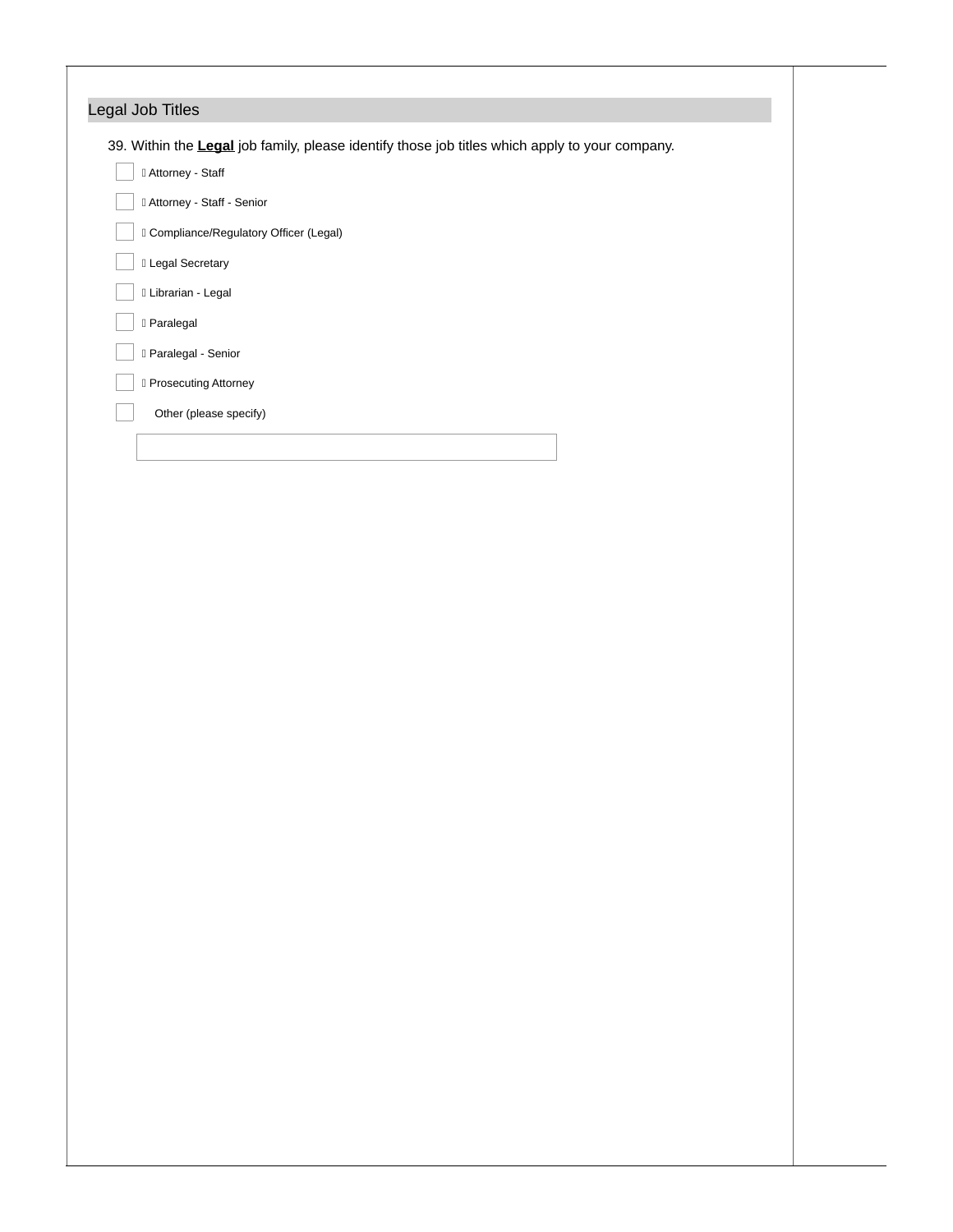## Information Technology Job Titles

| 43. Within the <i>Information Technology</i> job family, please identify those job titles which apply to your |  |
|---------------------------------------------------------------------------------------------------------------|--|
| company.                                                                                                      |  |
| <b>I</b> Applications Programmer                                                                              |  |
| <b>I</b> Applications Programmer - Lead/Senior                                                                |  |
| I Client/Server Operations Specialist                                                                         |  |
| <b>Computer Operations Manager/Supervisor</b>                                                                 |  |
| <b>Computer Operations Specialist</b>                                                                         |  |
| Computer Operations Specialist - Senior                                                                       |  |
|                                                                                                               |  |

 Computer Repair Technician Data Entry Clerk Data Entry Clerk - Senior Database Administrator Database Administrator Supervisor Database Analyst

| <u>. Bahabase / 11 mary st</u> |  |
|--------------------------------|--|
|                                |  |
|                                |  |
|                                |  |

- Department Head
- Deputy Director
- Desktop/Computer Support Coordinator
- Desktop/Computer Support Specialist
- **Documentation Specialist**
- Emergency Telecommunicator/ Dispatcher
- Help Desk Coordinator
- Help Desk Supervisor
- Information Security Administrator
- IT/IS Director
- Information Systems Manager
- Network Administrator
- Network Manager
- Network Services Director
- Programmer/Analyst
- Programmer/Analyst Lead/Senior
- Project Manager
- **I** Software Engineer
- **I** Software Quality Assurance Tester
- D Software Technician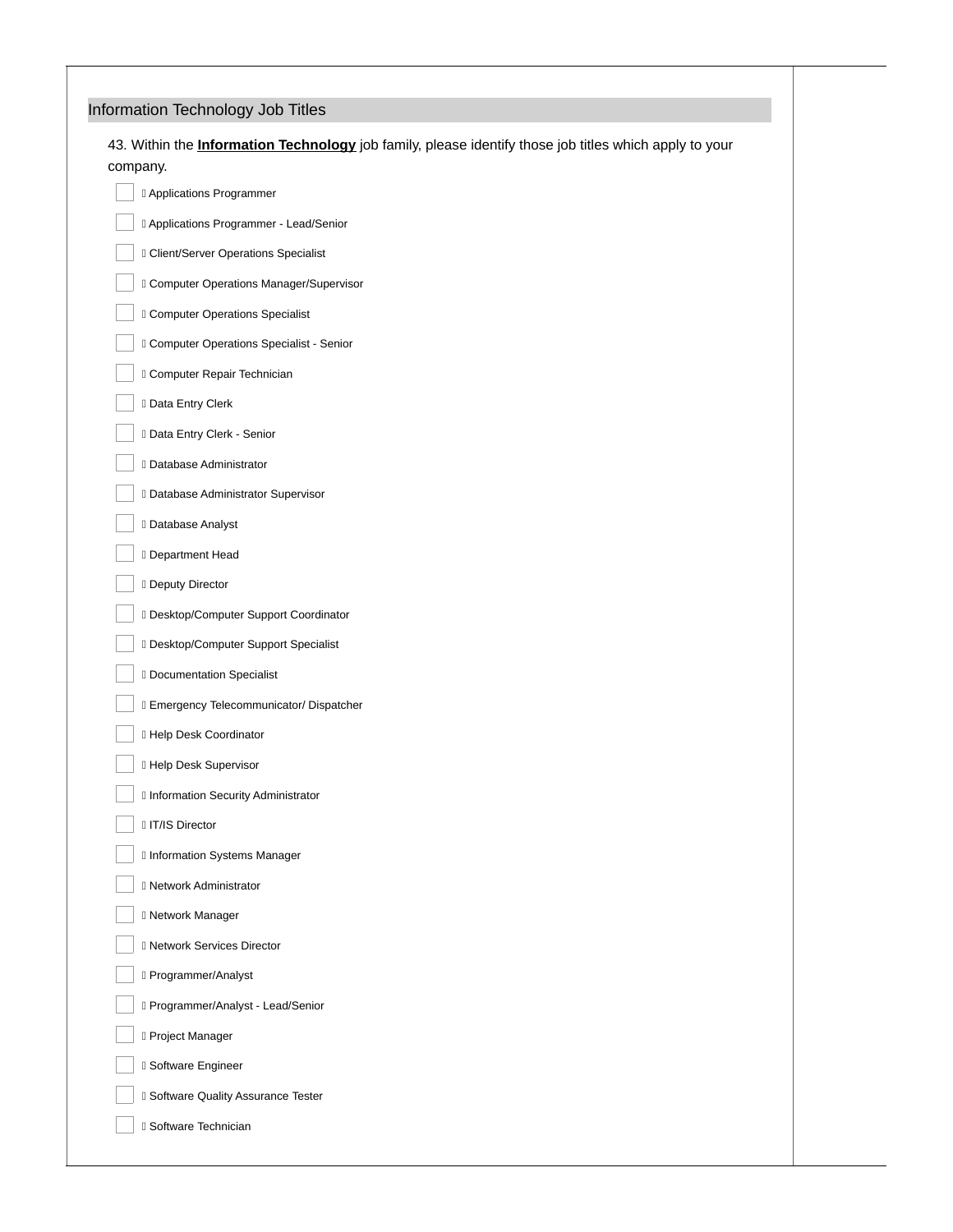| I Systems Administrator                  |
|------------------------------------------|
| <b>Systems Analyst</b>                   |
| <b>I</b> Systems Analyst - Lead/Senior   |
| <b>I</b> Systems and Programming Manager |
| I Technician                             |
| <b>I</b> Technology Director             |
| I Technology Technician                  |
| <b>I</b> Telecommunications Analyst      |
| I Telecommunications Manager/Supervisor  |
| I Telecommunications Technician          |
| <b>I</b> Transportation Director         |
| <b>I</b> Web Administrator               |
| I Web Developer                          |
| Other (please specify)                   |
|                                          |
|                                          |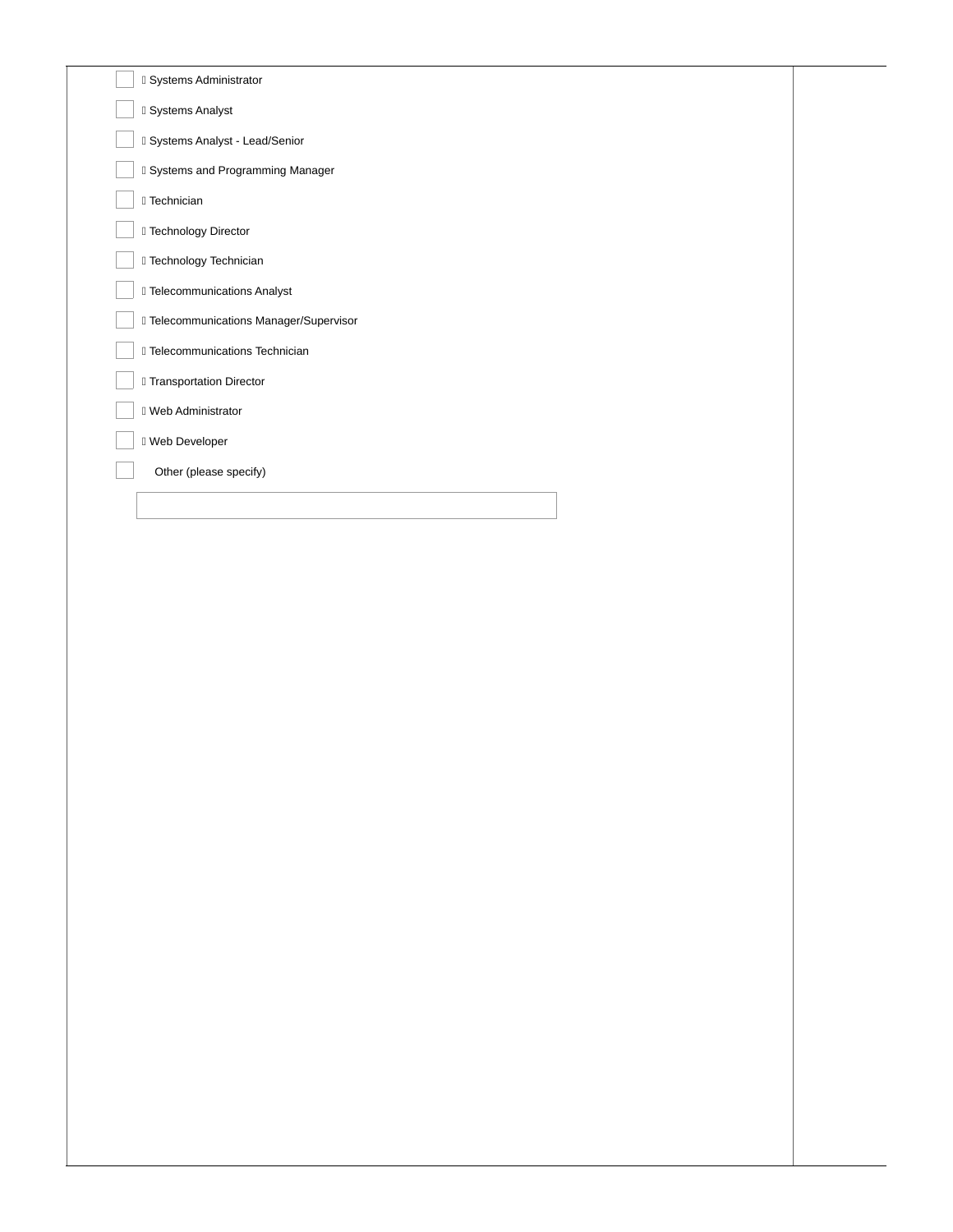| Marketing/Communications Job Titles<br>47. Within the Marketing/Communications job family, please identify those job titles which apply to your<br>company.<br>I Advertising and Public Relations Manager<br>I Advertising Specialist<br>I Advertising Manager<br>I Audio-Visual Technician<br><b>I</b> Communications Manager<br>I Communications Specialist<br>I Copy Editor<br>I Copy Writer<br><b>I</b> Creative Services Director<br>Desktop Publisher<br><b>I</b> Graphic Designer/Artist<br>I Marketing Coordinator<br>I Marketing Specialist |
|------------------------------------------------------------------------------------------------------------------------------------------------------------------------------------------------------------------------------------------------------------------------------------------------------------------------------------------------------------------------------------------------------------------------------------------------------------------------------------------------------------------------------------------------------|
|                                                                                                                                                                                                                                                                                                                                                                                                                                                                                                                                                      |
|                                                                                                                                                                                                                                                                                                                                                                                                                                                                                                                                                      |
|                                                                                                                                                                                                                                                                                                                                                                                                                                                                                                                                                      |
|                                                                                                                                                                                                                                                                                                                                                                                                                                                                                                                                                      |
|                                                                                                                                                                                                                                                                                                                                                                                                                                                                                                                                                      |
|                                                                                                                                                                                                                                                                                                                                                                                                                                                                                                                                                      |
|                                                                                                                                                                                                                                                                                                                                                                                                                                                                                                                                                      |
|                                                                                                                                                                                                                                                                                                                                                                                                                                                                                                                                                      |
|                                                                                                                                                                                                                                                                                                                                                                                                                                                                                                                                                      |
|                                                                                                                                                                                                                                                                                                                                                                                                                                                                                                                                                      |
|                                                                                                                                                                                                                                                                                                                                                                                                                                                                                                                                                      |
|                                                                                                                                                                                                                                                                                                                                                                                                                                                                                                                                                      |
|                                                                                                                                                                                                                                                                                                                                                                                                                                                                                                                                                      |
|                                                                                                                                                                                                                                                                                                                                                                                                                                                                                                                                                      |
|                                                                                                                                                                                                                                                                                                                                                                                                                                                                                                                                                      |
| I Marketing Manager                                                                                                                                                                                                                                                                                                                                                                                                                                                                                                                                  |
| I Marketing Director                                                                                                                                                                                                                                                                                                                                                                                                                                                                                                                                 |
| I Media Producer                                                                                                                                                                                                                                                                                                                                                                                                                                                                                                                                     |
| I Photographer                                                                                                                                                                                                                                                                                                                                                                                                                                                                                                                                       |
| <b>I</b> Press Operator - Duplicating                                                                                                                                                                                                                                                                                                                                                                                                                                                                                                                |
| D Press Operator - Offset                                                                                                                                                                                                                                                                                                                                                                                                                                                                                                                            |
| D Print Shop Supervisor                                                                                                                                                                                                                                                                                                                                                                                                                                                                                                                              |
| <b>I</b> Product Manager                                                                                                                                                                                                                                                                                                                                                                                                                                                                                                                             |
| <b>I</b> Proofreader                                                                                                                                                                                                                                                                                                                                                                                                                                                                                                                                 |
| <b>D</b> Public Relations Manager                                                                                                                                                                                                                                                                                                                                                                                                                                                                                                                    |
| <b>D</b> Public Relations Specialist                                                                                                                                                                                                                                                                                                                                                                                                                                                                                                                 |
| <b>I</b> Technical Writer                                                                                                                                                                                                                                                                                                                                                                                                                                                                                                                            |
| Other (please specify)                                                                                                                                                                                                                                                                                                                                                                                                                                                                                                                               |
|                                                                                                                                                                                                                                                                                                                                                                                                                                                                                                                                                      |
|                                                                                                                                                                                                                                                                                                                                                                                                                                                                                                                                                      |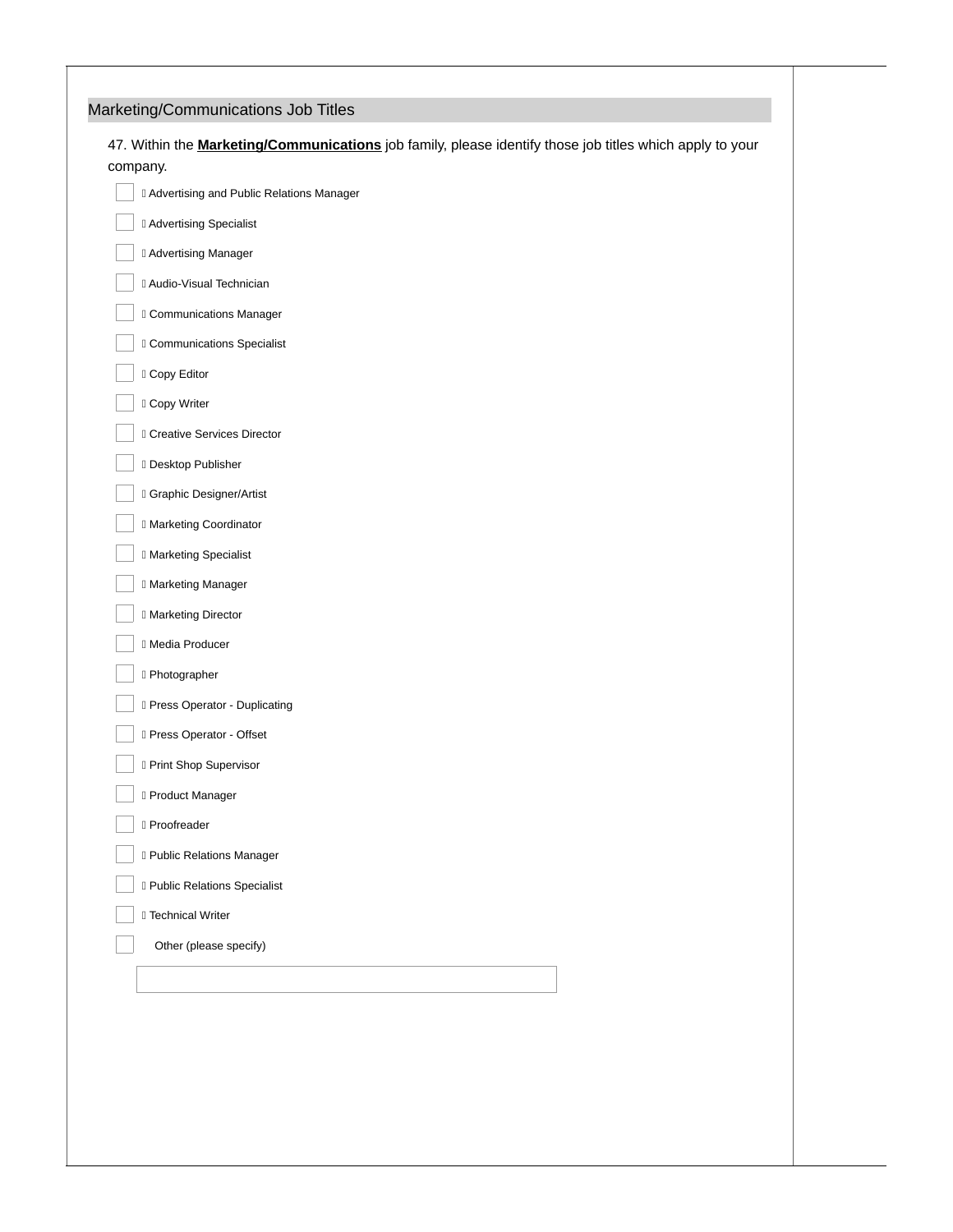| Materials Management Job Titles                                                                                      |
|----------------------------------------------------------------------------------------------------------------------|
| 51. Within the <b>Materials Management</b> job family, please identify those job titles which apply to your company. |
| <b>Buyer</b>                                                                                                         |
| <b>Buyer - Senior</b>                                                                                                |
| Dispatcher                                                                                                           |
| Diver - Light/Non-Manufacturing                                                                                      |
| I Fleet Coordinator                                                                                                  |
| <b>I</b> Fleet Manager                                                                                               |
| I Inventory and Production Control Manager                                                                           |
| I Inventory Clerk                                                                                                    |
| I Materials Management Director                                                                                      |
| D Purchasing Clerk                                                                                                   |
| <b>D</b> Purchasing Manager                                                                                          |
| <b>I</b> Scheduling Manager                                                                                          |
| <b>I</b> Traffic Manager                                                                                             |
| Other (please specify)                                                                                               |
|                                                                                                                      |
|                                                                                                                      |
|                                                                                                                      |
|                                                                                                                      |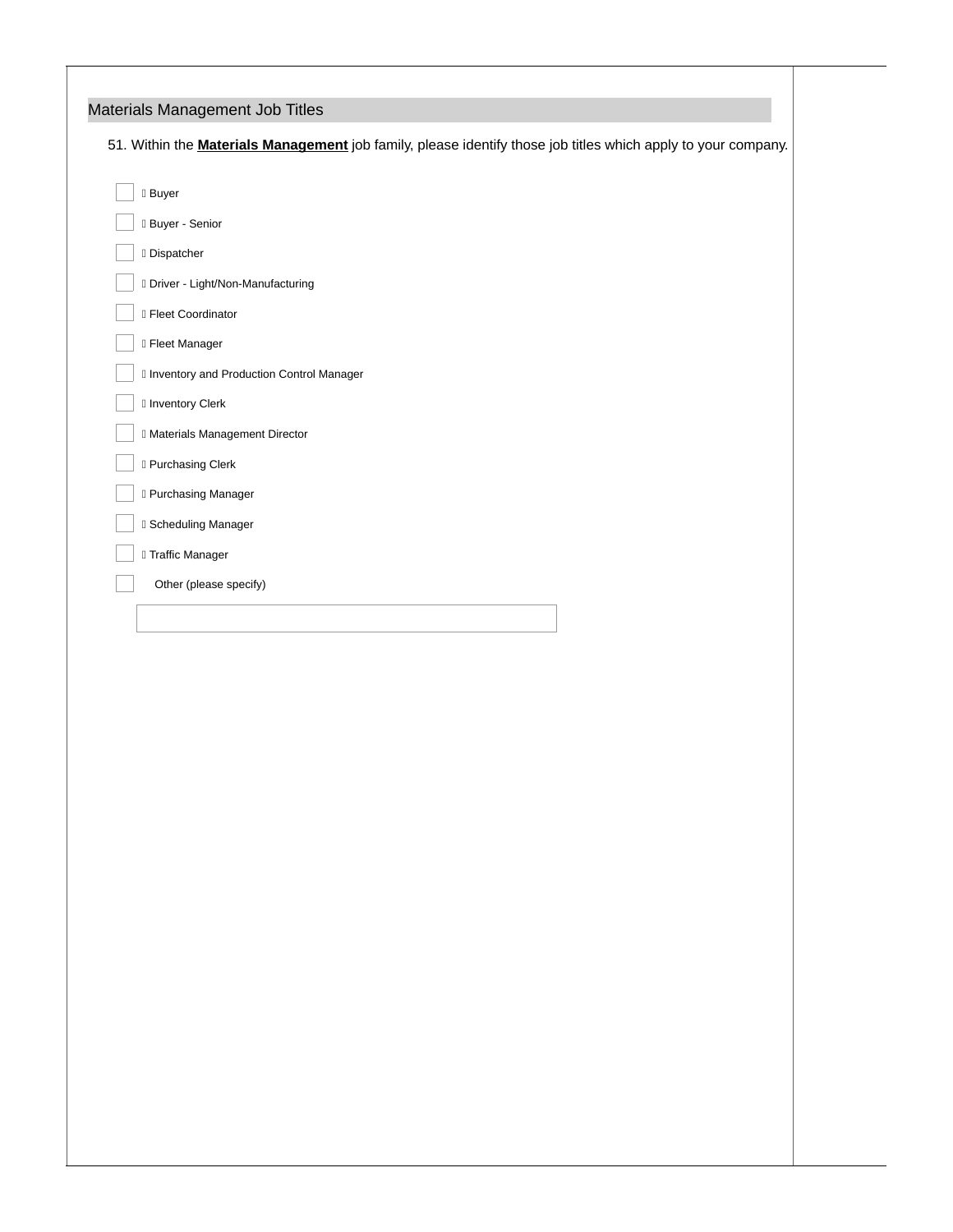| Sales/Service Job Titles                                                                                      |
|---------------------------------------------------------------------------------------------------------------|
| 55. Within the <b>Sales/Service</b> job family, please identify those job titles which apply to your company. |
| I Cashier                                                                                                     |
| I Customer Service Director                                                                                   |
| I Customer Service Manager/Supervisor                                                                         |
| <b>I</b> Customer Service Representative                                                                      |
| I Customer Service Representative - Senior                                                                    |
| Project/Job Estimator/Proposals                                                                               |
| I Field Service Engineer                                                                                      |
| I Field Service Technician                                                                                    |
| Il Inside Sales Manager                                                                                       |
| D Order Entry Clerk                                                                                           |
| <b>I</b> Sales Assistant                                                                                      |
| I Sales Engineer                                                                                              |
| <b>Il Sales Manager - District (Supervisory/Managerial)</b>                                                   |
| I Sales Manager - National (Supervisory/Managerial)                                                           |
| I Sales Manager - Regional (Supervisory/Managerial)                                                           |
| I Sales Representative - Inside                                                                               |
| I Sales Representative - Inside - Senior                                                                      |
| I Sales Representative - International                                                                        |
| I Sales Representative - Outside                                                                              |
| I Sales Representative - Outside - Senior                                                                     |
| I Stock Clerk                                                                                                 |
| <b>I</b> Store Clerk                                                                                          |
| <b>I</b> Store Manager                                                                                        |
| I Warranty Coordinator                                                                                        |
| Other (please specify)                                                                                        |
|                                                                                                               |
|                                                                                                               |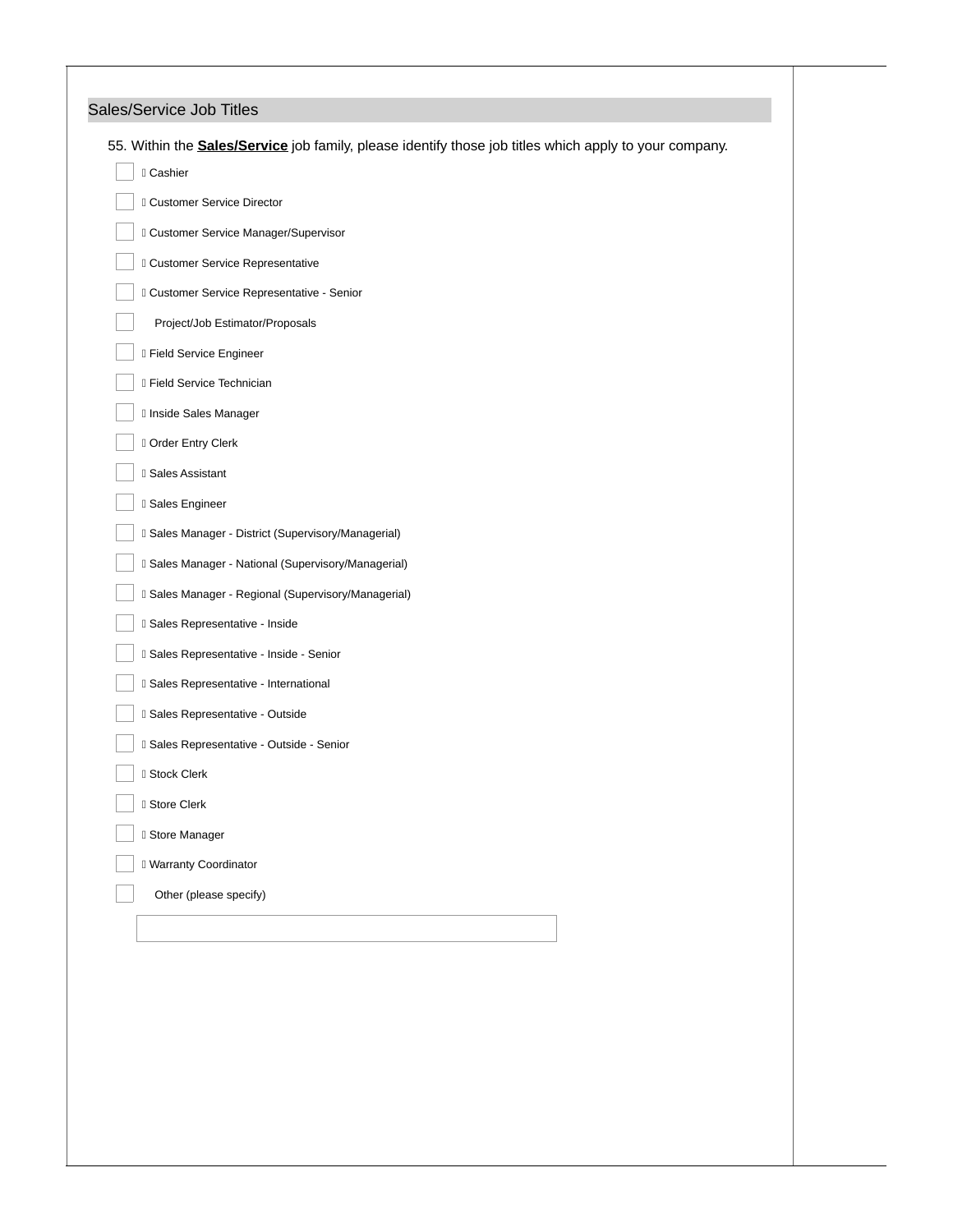| <b>Banking Job Titles</b>                                                                               |
|---------------------------------------------------------------------------------------------------------|
|                                                                                                         |
| 59. Within the <b>Banking</b> job family, please identify those job titles which apply to your company. |
| <b>Branch Manager</b>                                                                                   |
| I Collector                                                                                             |
| <b>I</b> Credit Analyst                                                                                 |
| I Loan Officer                                                                                          |
| I Loan Processor - Senior                                                                               |
| D Operations Manager - Banking                                                                          |
| Teller                                                                                                  |
| Other (please specify)                                                                                  |
|                                                                                                         |
|                                                                                                         |
|                                                                                                         |
|                                                                                                         |
|                                                                                                         |
|                                                                                                         |
|                                                                                                         |
|                                                                                                         |
|                                                                                                         |
|                                                                                                         |
|                                                                                                         |
|                                                                                                         |
|                                                                                                         |
|                                                                                                         |
|                                                                                                         |
|                                                                                                         |
|                                                                                                         |
|                                                                                                         |
|                                                                                                         |
|                                                                                                         |
|                                                                                                         |
|                                                                                                         |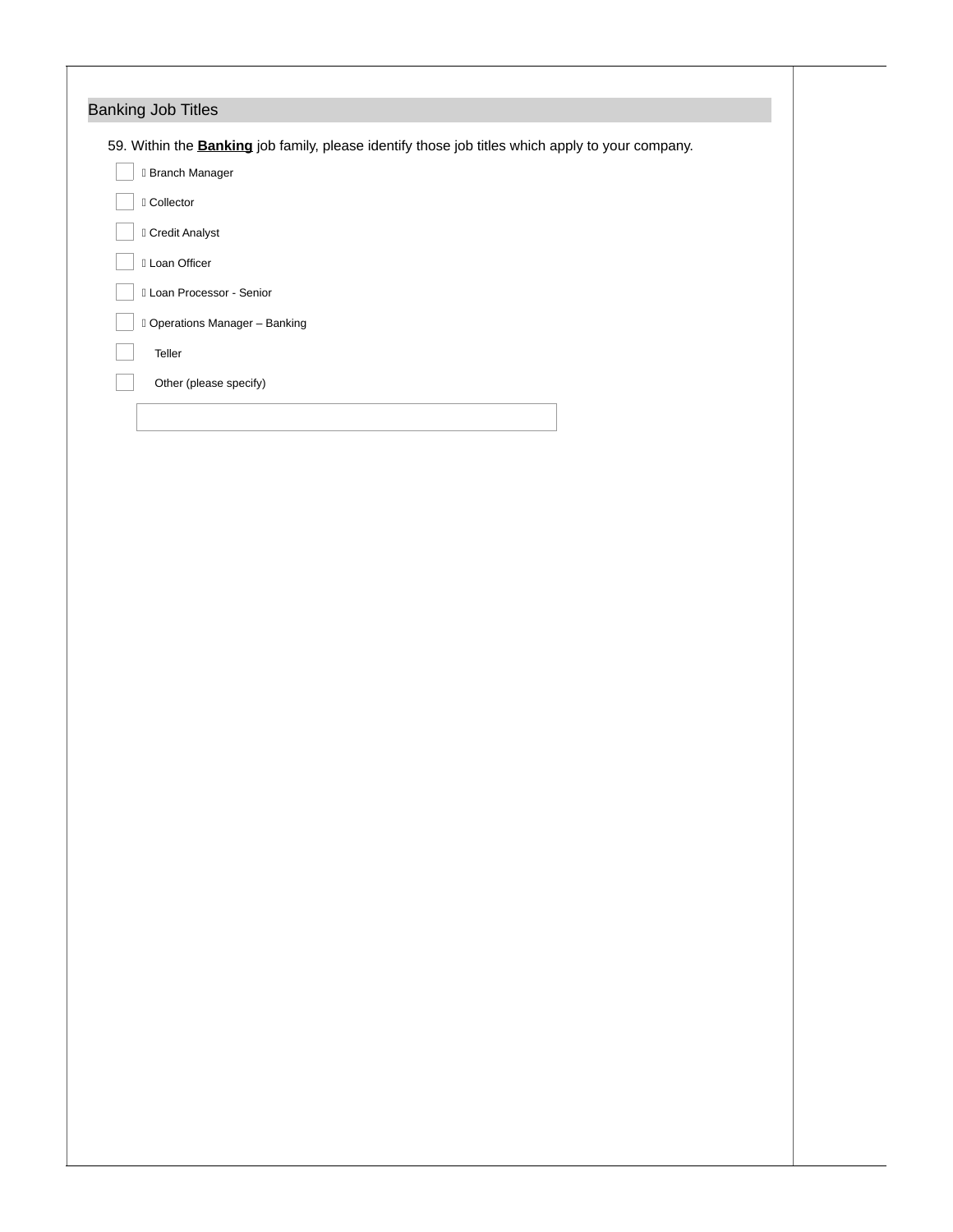| 63. Within the <b>Healthcare</b> job family, please identify those job titles which apply to your company. |
|------------------------------------------------------------------------------------------------------------|
| I Admissions/Patient Representative                                                                        |
| <b>Behavioral Health Therapist</b>                                                                         |
| I Cardiac Catheterization Technician                                                                       |
| D Case Manager (RN)                                                                                        |
| I Chaplain - Certified                                                                                     |
| I Clinical Psychologist                                                                                    |
| I CSS/SPD Technician                                                                                       |
| I CT Technologist                                                                                          |
| Dietitian - Registered                                                                                     |
| I Electrocardiography Technician                                                                           |
| I Emergency Medical Technician                                                                             |
| I Food Service Manager                                                                                     |
| Il Histotechnician                                                                                         |
| I Home Health Aide                                                                                         |
| I Housekeeping Supervisor (First Line)                                                                     |
| Il Infection Control Specialist (RN)                                                                       |
| I Laboratory Technician - Medical                                                                          |
| I Laboratory Manager                                                                                       |
| I Mammography Technologist                                                                                 |
| I Medical Assistant                                                                                        |
| I Medical Billing Specialist                                                                               |
| I Medical Records Clerk                                                                                    |
| I Medical Records Coder                                                                                    |
| I Medical Records Director                                                                                 |
| I Medical Social Worker - BSW                                                                              |
| I Medical Social Worker - MSW                                                                              |
| I Medical Technologist                                                                                     |
| <b>I</b> Medical Transcriptionist                                                                          |
| I MRI Technologist                                                                                         |
| I Nuclear Medicine Technologist                                                                            |
| I Nurse Aide - Certified (CNA)                                                                             |
| Il Nurse Anesthetist                                                                                       |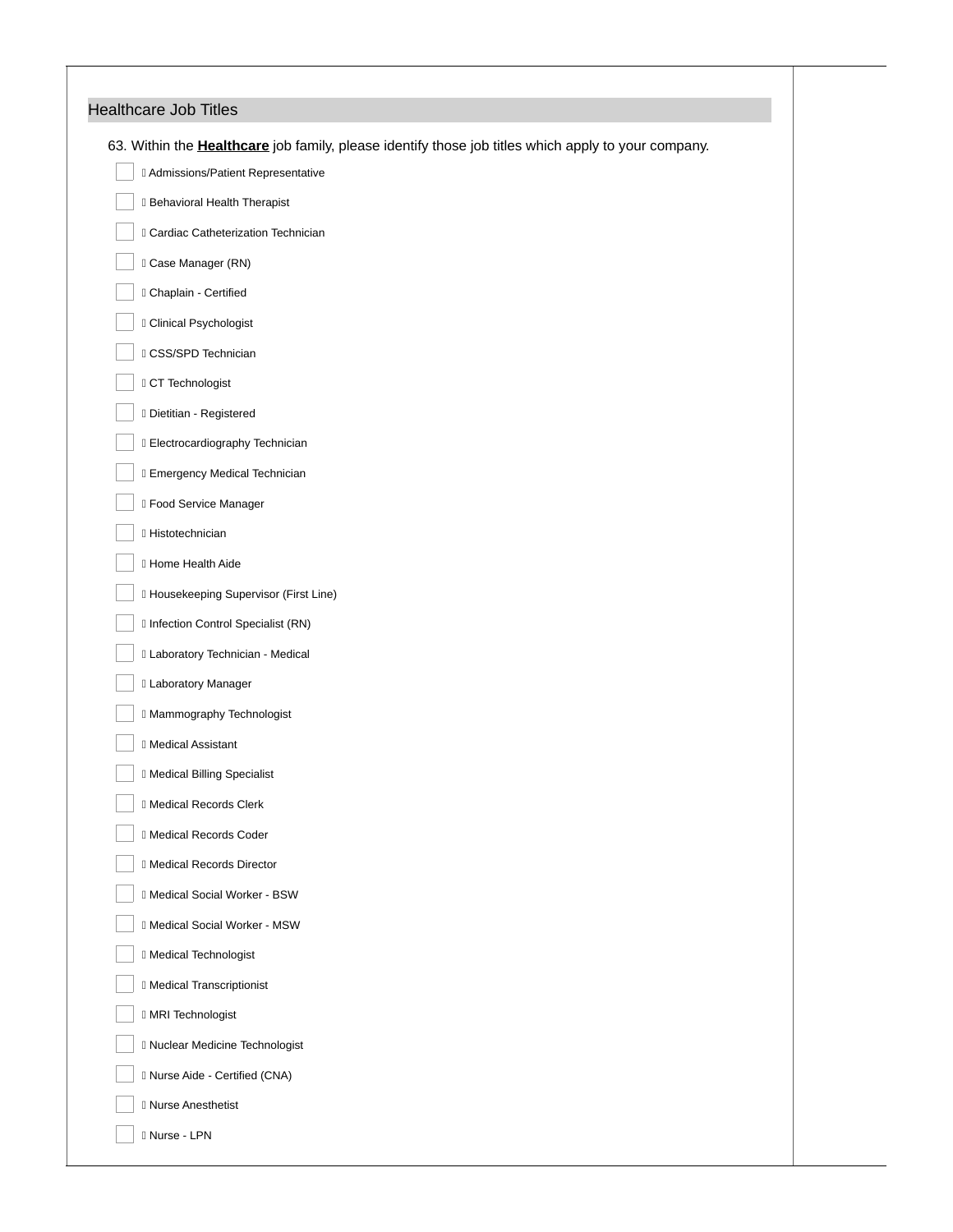| I Nurse Practitioner                                |  |
|-----------------------------------------------------|--|
| I Nurse - RN - General Duty                         |  |
| I Nurse Manager/Head Nurse                          |  |
| I Nursing Instructor                                |  |
| <b>I</b> Nursing Services Director                  |  |
| D Occupational Therapist                            |  |
| D Paramedic                                         |  |
| <b>I</b> Patient Accounts Representative            |  |
| <b>I</b> Patient Care Technician                    |  |
| I Pharmacist - Staff                                |  |
| <b>D</b> Pharmacy Technician                        |  |
| I Pharmacy Director                                 |  |
| I Phlebotomist                                      |  |
| D Physical Therapist - Licensed                     |  |
| <b>I</b> Physical Therapy Assistant - Certified     |  |
| <b>D</b> Physical Therapy Director                  |  |
| <sup>D</sup> Physician Assistant                    |  |
| <b>I</b> Radiology Technologist - ARRT              |  |
| <b>I</b> Radiation Therapist                        |  |
| <b>I</b> Radiology Director                         |  |
| <b>I</b> Recreation Therapist                       |  |
| Il Respiratory Technician - Cert./Cert. Eligible    |  |
| <b>I</b> Respiratory Therapist - Reg./Reg. Eligible |  |
| <b>I</b> Sonographer - Cardiac/ECHO Technician      |  |
| <b>I</b> Sonographer/Ultrasound Technologist        |  |
| <b>I</b> Special Procedures Technologist            |  |
| <b>Speech Therapist</b>                             |  |
| I Surgical Technician - Cert./Cert. Eligible        |  |
| I Surgical Technician - Non-Certified               |  |
| <b>I</b> Transporter                                |  |
| I Unit Administrative Assistant                     |  |
| <b>I</b> Utilization Review Coordinator             |  |
| Other (please specify)                              |  |
|                                                     |  |
|                                                     |  |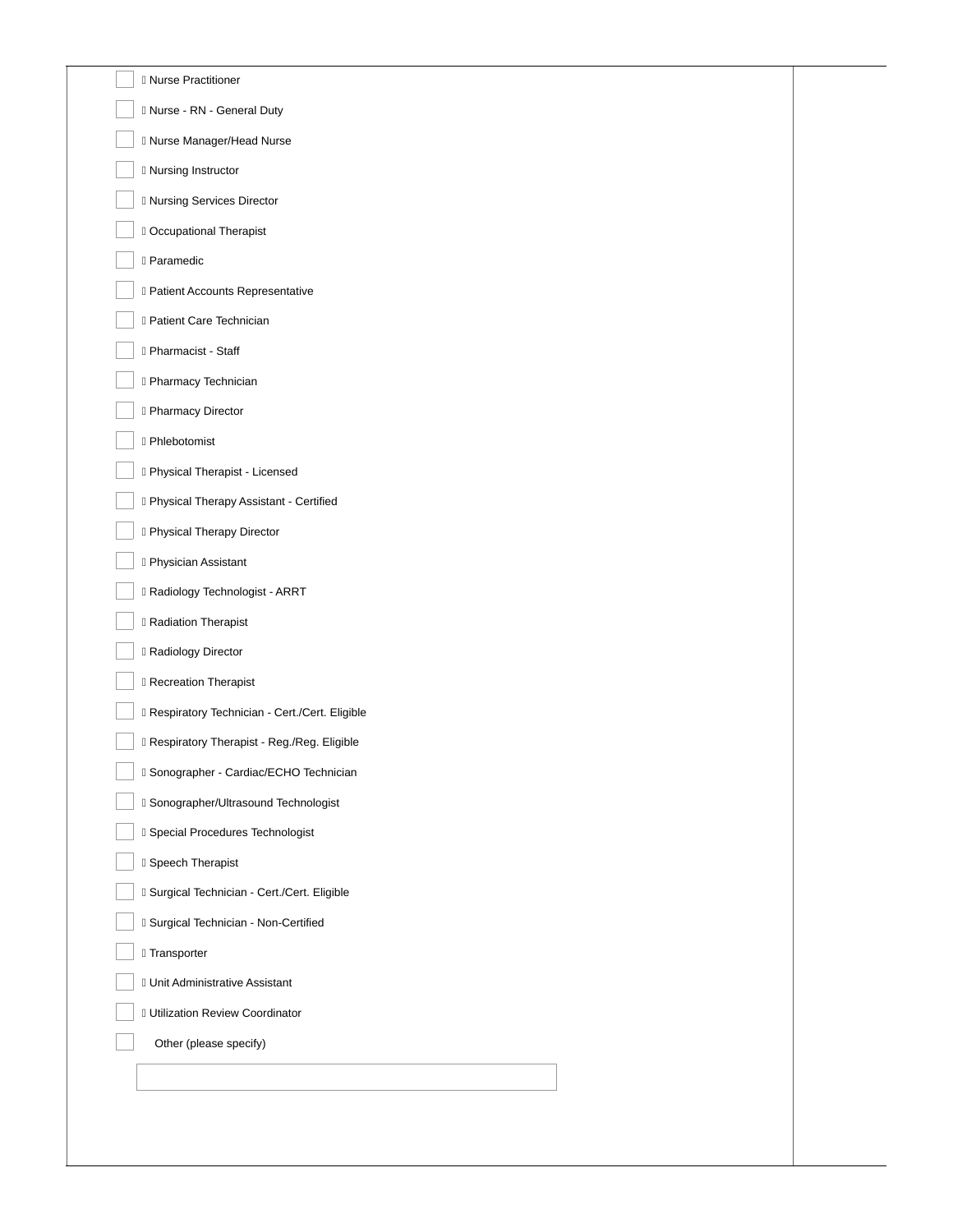| <b>Insurance Job Titles</b>                                                                               |
|-----------------------------------------------------------------------------------------------------------|
| 67. Within the <b>Insurance</b> job family, please identify those job titles which apply to your company. |
| I Actuarial Assistant                                                                                     |
| I Claims Adjuster                                                                                         |
| I Claims Adjuster - Senior                                                                                |
| I Claims Supervisor                                                                                       |
| I Commercial Lines P and C Underwriter                                                                    |
| D Commercial Lines P and C Underwriter - Senior                                                           |
| I Personal Lines P and C Underwriter                                                                      |
| D Personal Lines P and C Underwriter - Senior                                                             |
| <b>I</b> Risk Manager                                                                                     |
| Other (please specify)                                                                                    |
|                                                                                                           |
|                                                                                                           |
|                                                                                                           |
|                                                                                                           |
|                                                                                                           |
|                                                                                                           |
|                                                                                                           |
|                                                                                                           |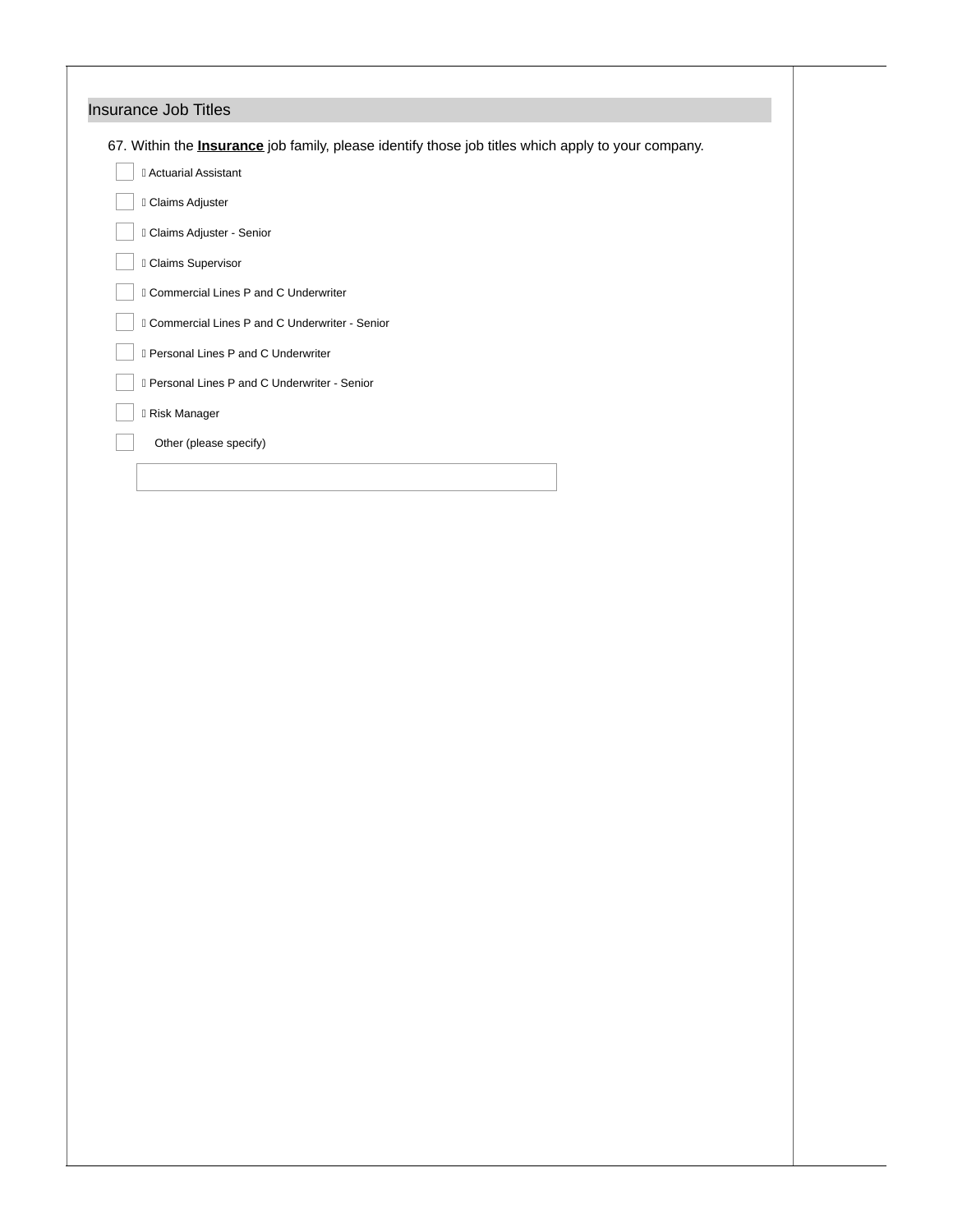| <b>Manufacturing Job Titles</b>                                                                               |
|---------------------------------------------------------------------------------------------------------------|
|                                                                                                               |
| 71. Within the <b>Manufacturing</b> job family, please identify those job titles which apply to your company. |
| I Assembler - Electronic                                                                                      |
| I Assembler - Heavy<br>I Assembler - Lead                                                                     |
|                                                                                                               |
| I Assembler - Light - Non-Electronic                                                                          |
| I Assembler - Light - Non-Electronic - Senior                                                                 |
| I Chemical Operator                                                                                           |
| I CNC Operator                                                                                                |
| I CNC Programmer                                                                                              |
| <b>I</b> Director of Continuous Improvement<br>Director of Operations                                         |
| <b>I</b> Extrusion Operator                                                                                   |
| I General Manager                                                                                             |
| I Injection Molding Operator                                                                                  |
| I Quality Inspector                                                                                           |
| I Quality Inspector - Senior                                                                                  |
| I Job Estimator - Manufacturing                                                                               |
| I Machine Operator                                                                                            |
| I Machine Operator - Senior                                                                                   |
| I Machine Set-Up/Adjuster                                                                                     |
| I Machinist                                                                                                   |
| I Manufacturing Manager                                                                                       |
| I Manufacturing Manager - Senior                                                                              |
| I Milling Machine Operator - Senior                                                                           |
| <b>I</b> Mill Wright                                                                                          |
| D Painter - Industrial                                                                                        |
| D Plant Superintendent                                                                                        |
| D Plant Manager                                                                                               |
| D Polisher                                                                                                    |
| <b>I</b> Preventative Maintenance Technician                                                                  |
| <b>I</b> Production Scheduler                                                                                 |
| I Production Scheduler - Senior                                                                               |
| <b>I</b> Production Manager/Supervisor                                                                        |
| D Production Supervisor - Senior                                                                              |
|                                                                                                               |

 $\mathbb{L}$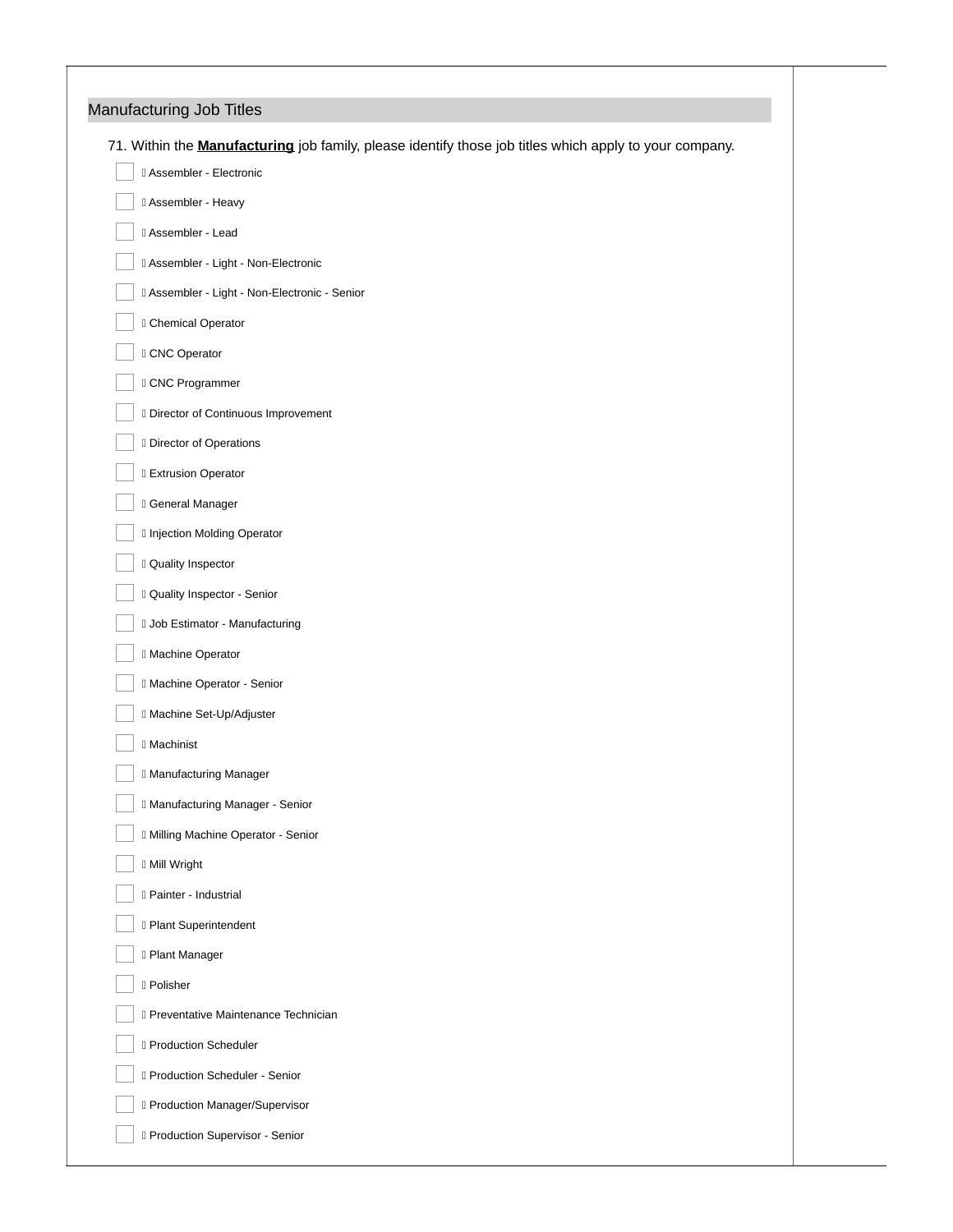| D Production Worker - General        |
|--------------------------------------|
| <b>I</b> Production Worker - Lead    |
| Punch Press Operator                 |
| I Quality Control Manager/Supervisor |
| <sup>1</sup> Quality Technician      |
| <b>I</b> Tool and Die Maker          |
| I Welder                             |
| I Welder - Master                    |
| Other (please specify)               |
|                                      |
|                                      |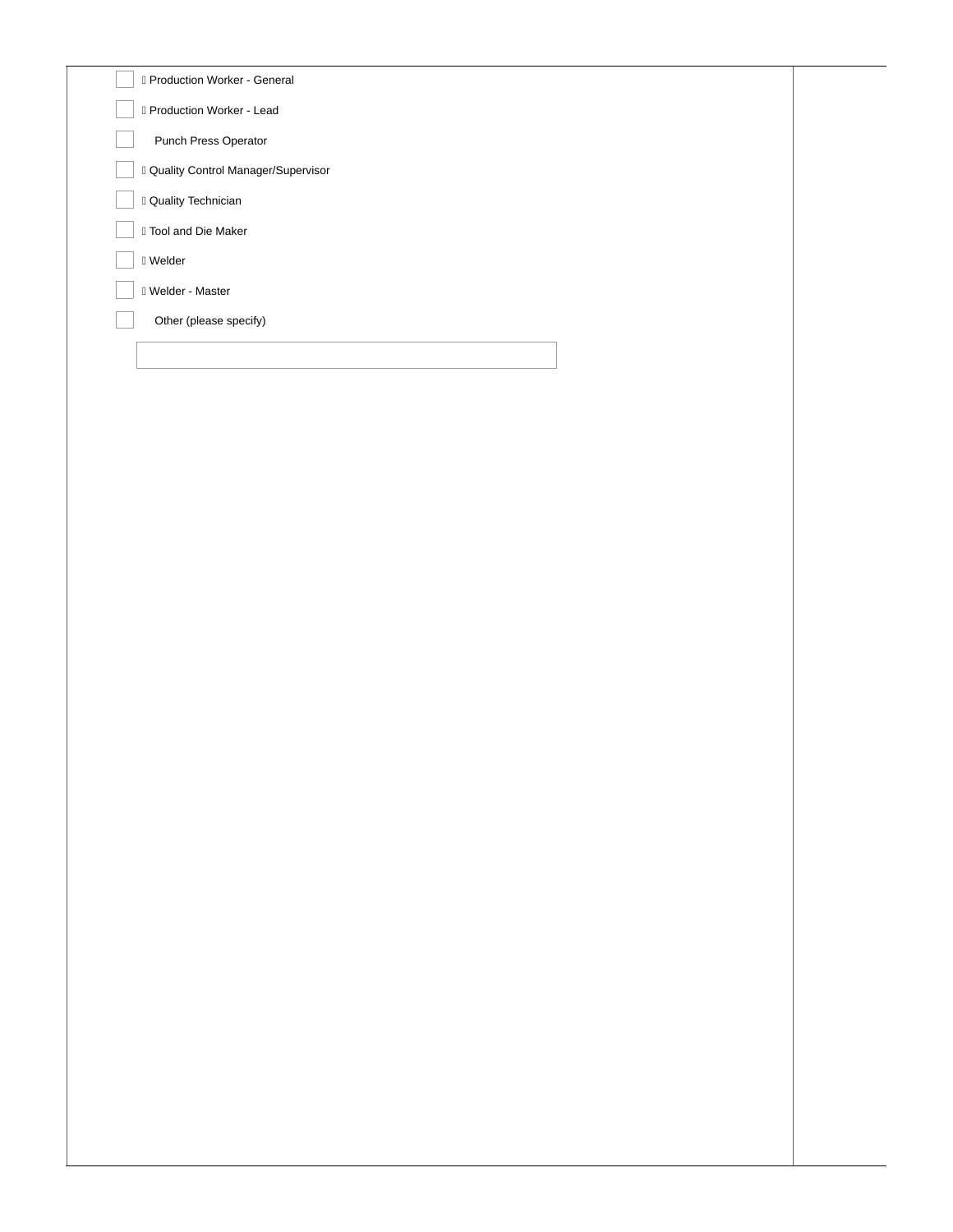| Distribution/Transportation/Warehousing Job Titles |                                                                                                                  |
|----------------------------------------------------|------------------------------------------------------------------------------------------------------------------|
|                                                    | 75. Within the <b>Distribution/Transportation/Warehousing</b> job family, please identify those job titles which |
| apply to your company.                             |                                                                                                                  |
| Able Seaman                                        |                                                                                                                  |
| Automated Logistical Specialist                    |                                                                                                                  |
| <b>Bus Driver</b>                                  |                                                                                                                  |
| <b>CDL Driver</b>                                  |                                                                                                                  |
| Customs Entry Clerk                                |                                                                                                                  |
| Data Warehousing Specialist                        |                                                                                                                  |
| <b>Distribution Manager</b>                        |                                                                                                                  |
| Dock Worker                                        |                                                                                                                  |
| Fork Lift Operator                                 |                                                                                                                  |
| Inventory                                          |                                                                                                                  |
| <b>IT Specialist</b>                               |                                                                                                                  |
| Load Planner                                       |                                                                                                                  |
| Logistics Supervisor                               |                                                                                                                  |
| Material Handler/Coordinator                       |                                                                                                                  |
| Material Handler - Senior                          |                                                                                                                  |
| Order Picker/Puller                                |                                                                                                                  |
| Owner/Operator                                     |                                                                                                                  |
| Package Handler                                    |                                                                                                                  |
| Packaging Coordinator                              |                                                                                                                  |
| Packer                                             |                                                                                                                  |
| Pilot                                              |                                                                                                                  |
| Purchasing                                         |                                                                                                                  |
| Purchasing Manager                                 |                                                                                                                  |
| Railroad Worker                                    |                                                                                                                  |
| Shipping/Receiving Clerk/Associate                 |                                                                                                                  |
| Shipping Supervisor                                |                                                                                                                  |
| Shuttle Driver                                     |                                                                                                                  |
| Stocker/Order Filler                               |                                                                                                                  |
| Supply Chain Manager                               |                                                                                                                  |
| <b>Supplier Quality Engineer</b>                   |                                                                                                                  |
| Tank Car Truck/Ship Loader                         |                                                                                                                  |
| <b>Ticket Agent</b>                                |                                                                                                                  |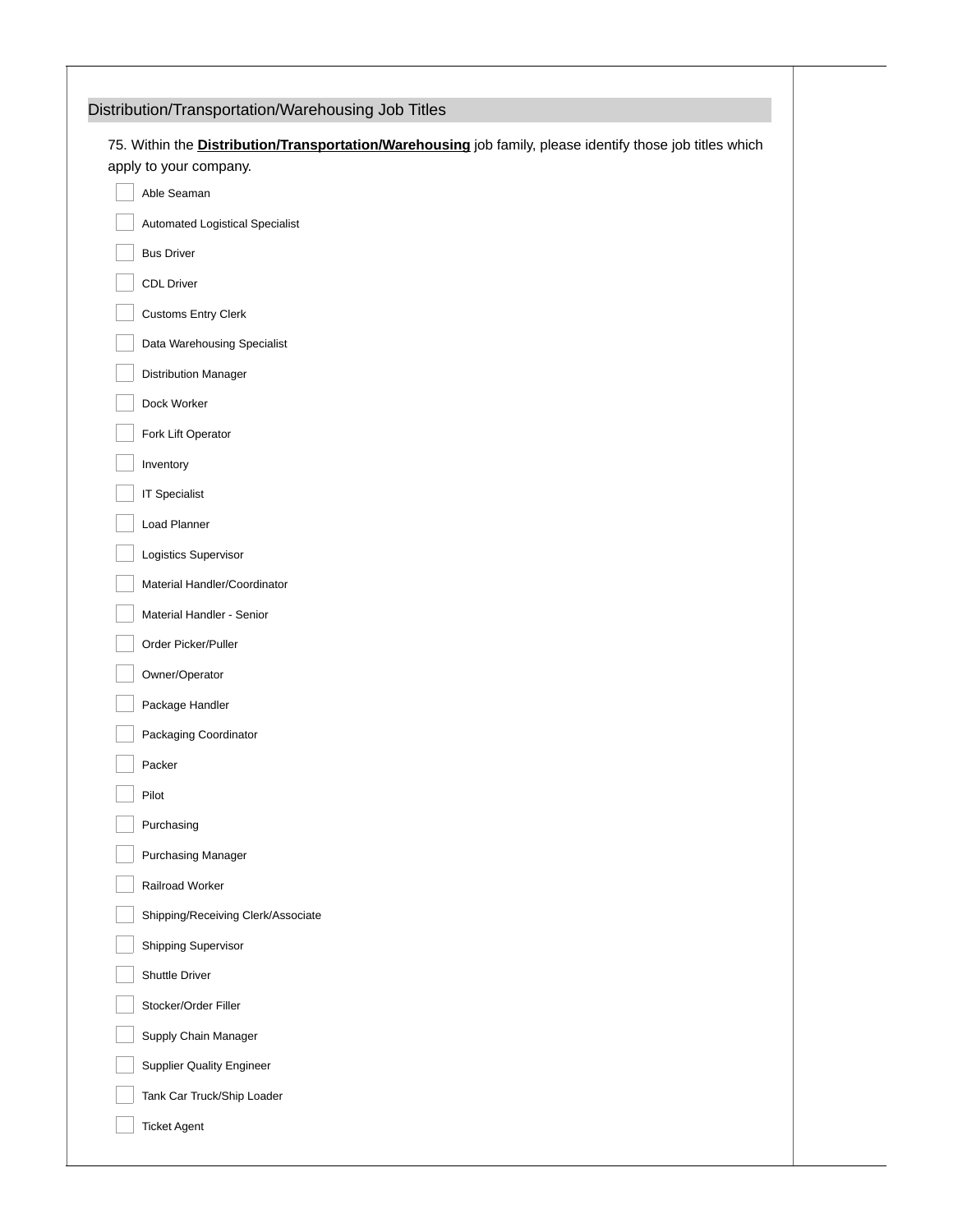| Train Conductor/Engineer         |
|----------------------------------|
| <b>Transportation Engineer</b>   |
| Transportation Inspector         |
| <b>Transportation Supervisor</b> |
| <b>Truck Driver - Local</b>      |
| Truck Driver - OTR               |
| <b>Truck Loader</b>              |
| Warehouse Manager/Supervisor     |
| Warehouse Worker                 |
| Weigher/Recordkeeper             |
| Other (please specify)           |
|                                  |
|                                  |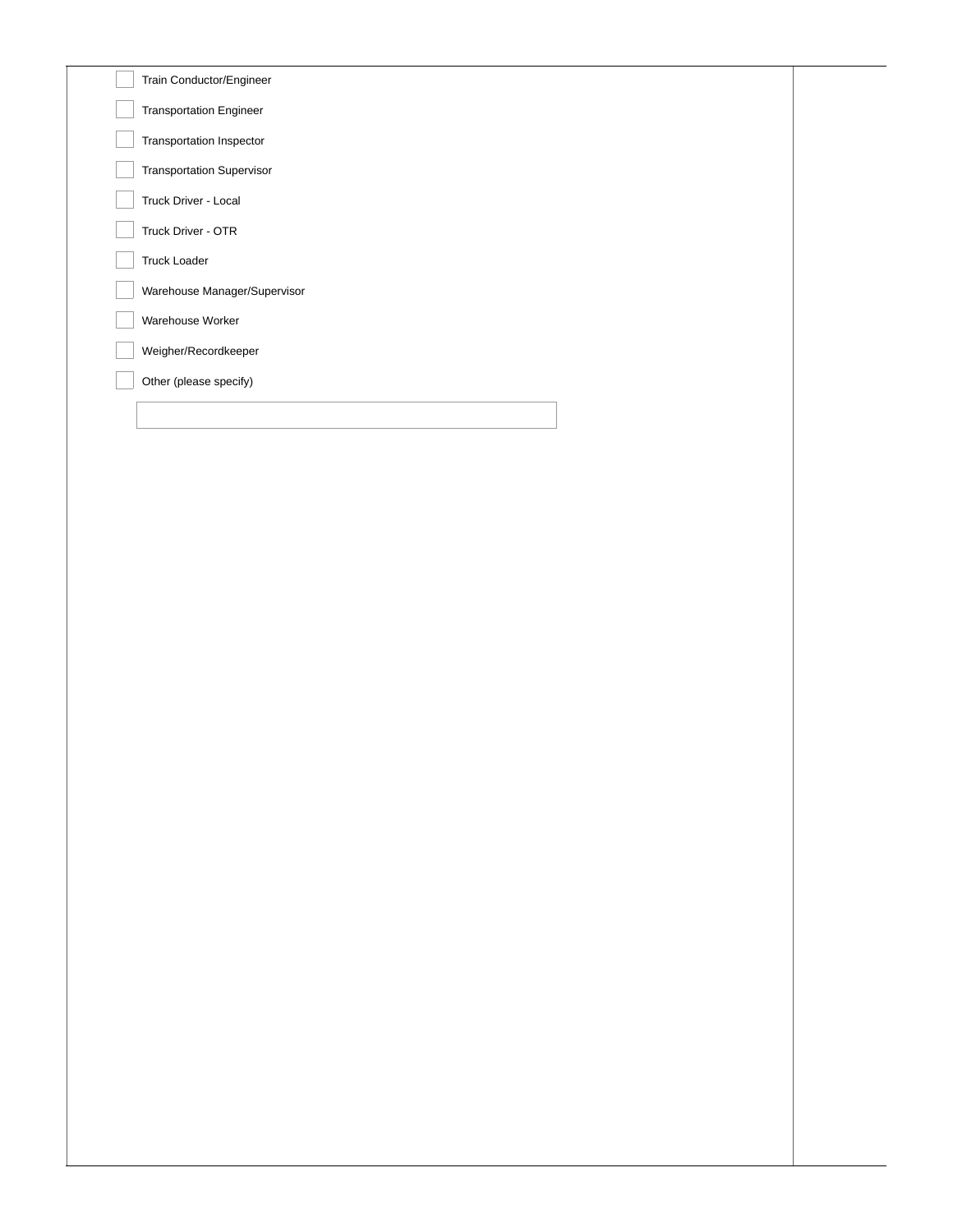| Real Estate Job Titles                                                                               |
|------------------------------------------------------------------------------------------------------|
| 79. Within the Real Estate job family, please identify those job titles which apply to your company. |
| <b>Acquisitions Specialist</b>                                                                       |
| Appraiser                                                                                            |
| Assistant Property Manager                                                                           |
| County Assessor                                                                                      |
| Home/Building Inspector                                                                              |
| Leasing Manager                                                                                      |
| Loan Officer                                                                                         |
| Photographer                                                                                         |
| Property Inspector                                                                                   |
| Property Manager                                                                                     |
| Real Estate Appraiser                                                                                |
| Real Estate Associate                                                                                |
| Real Estate Attorney                                                                                 |
| Real Estate Broker                                                                                   |
| Real Estate Project Analyst                                                                          |
| Real Estate Sales Agent                                                                              |
| Administrative Assistant                                                                             |
| <b>Title Agent</b>                                                                                   |
| <b>Title Examiner</b>                                                                                |
| Vacation Rental Manager                                                                              |
| Other (please specify)                                                                               |
|                                                                                                      |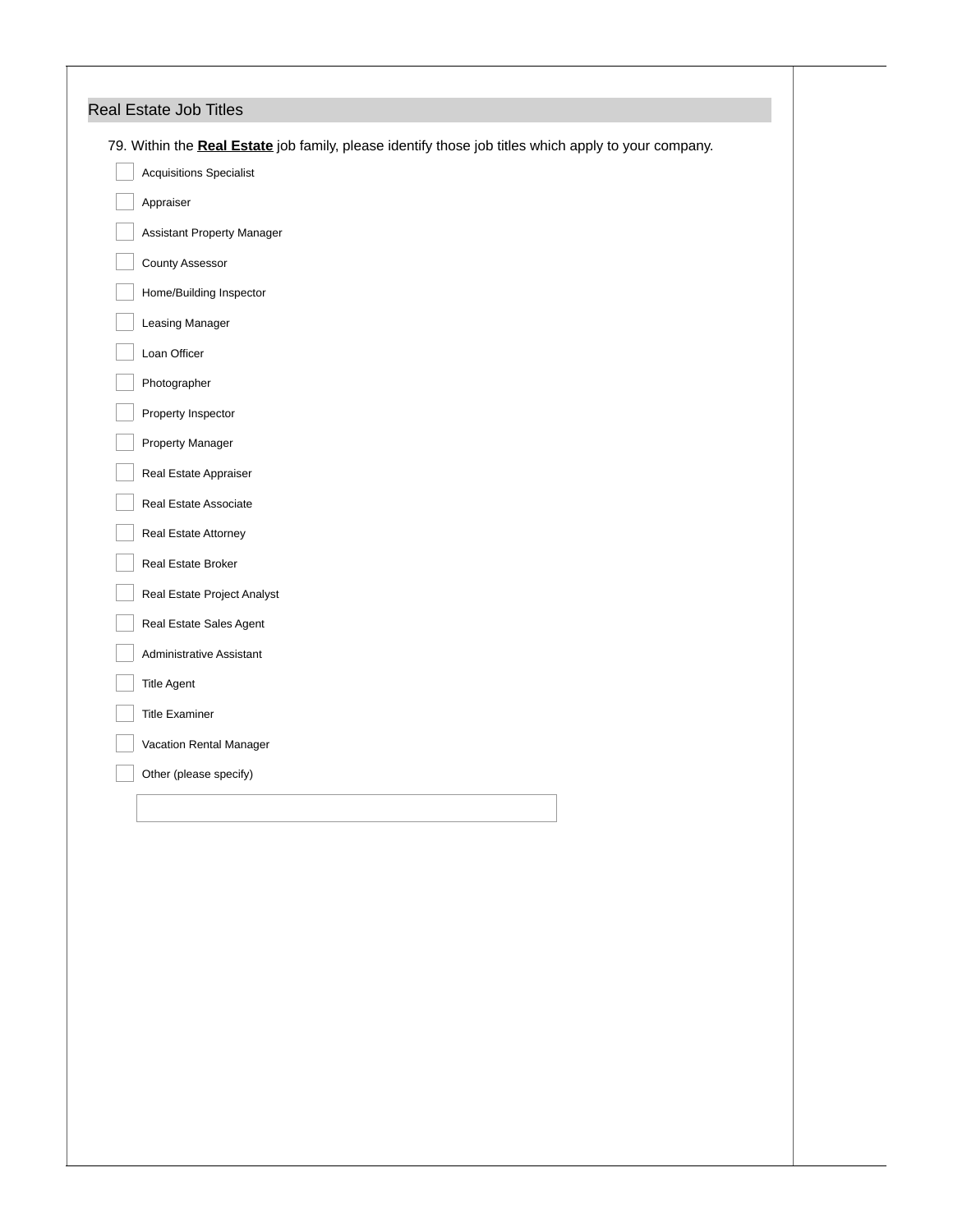| Utilities Job Titles                                                                                      |  |  |  |
|-----------------------------------------------------------------------------------------------------------|--|--|--|
| 83. Within the <i>Utilities</i> job family, please identify those job titles which apply to your company. |  |  |  |
| <b>Boiler Mechanic</b>                                                                                    |  |  |  |
| I Custodian                                                                                               |  |  |  |
| I Custodian/Maintenance Director                                                                          |  |  |  |
| <b>I</b> Customer Service Representative - Utilities                                                      |  |  |  |
| Dispatcher - Utilities                                                                                    |  |  |  |
| <b>I</b> Facility/Meter Technician (Installer/Repairer)                                                   |  |  |  |
| I Lineman - Journeyman                                                                                    |  |  |  |
| I Meter Reader                                                                                            |  |  |  |
| <b>I</b> Power Plant Maintenance Mechanic                                                                 |  |  |  |
| <b>I</b> Power Plant Operator                                                                             |  |  |  |
| I Water Treatment Plant Operator                                                                          |  |  |  |
| Other (please specify)                                                                                    |  |  |  |
|                                                                                                           |  |  |  |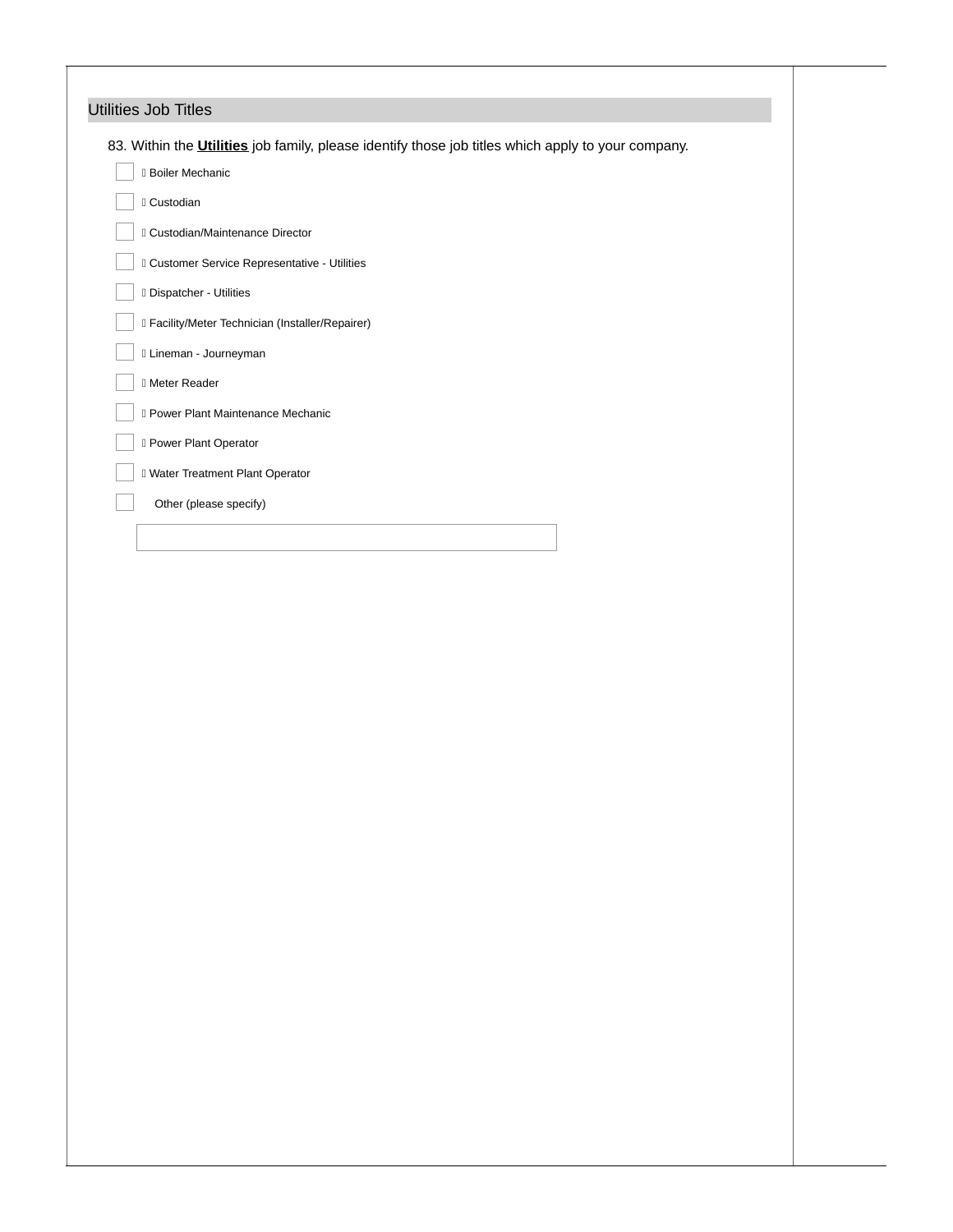| 87. Within the Hospitality/Food Service job family, please identify those job titles which apply to your |
|----------------------------------------------------------------------------------------------------------|
| company.<br><b>Bar Staff</b>                                                                             |
| I Bellman                                                                                                |
| $\mathbb I$ Chef                                                                                         |
| $\mathbb I$ Cook                                                                                         |
| I Food Prep/Sous Chef                                                                                    |
| I Food Service Helper                                                                                    |
| I Front Desk Clerk                                                                                       |
| I Head Cook                                                                                              |
| Il Hostess                                                                                               |
| I Housekeeping                                                                                           |
| <b>I</b> Reservation Staff                                                                               |
| <b>Sales</b>                                                                                             |
| I Wait Staff                                                                                             |
| Other (please specify)                                                                                   |
|                                                                                                          |
|                                                                                                          |
|                                                                                                          |
|                                                                                                          |
|                                                                                                          |
|                                                                                                          |
|                                                                                                          |
|                                                                                                          |
|                                                                                                          |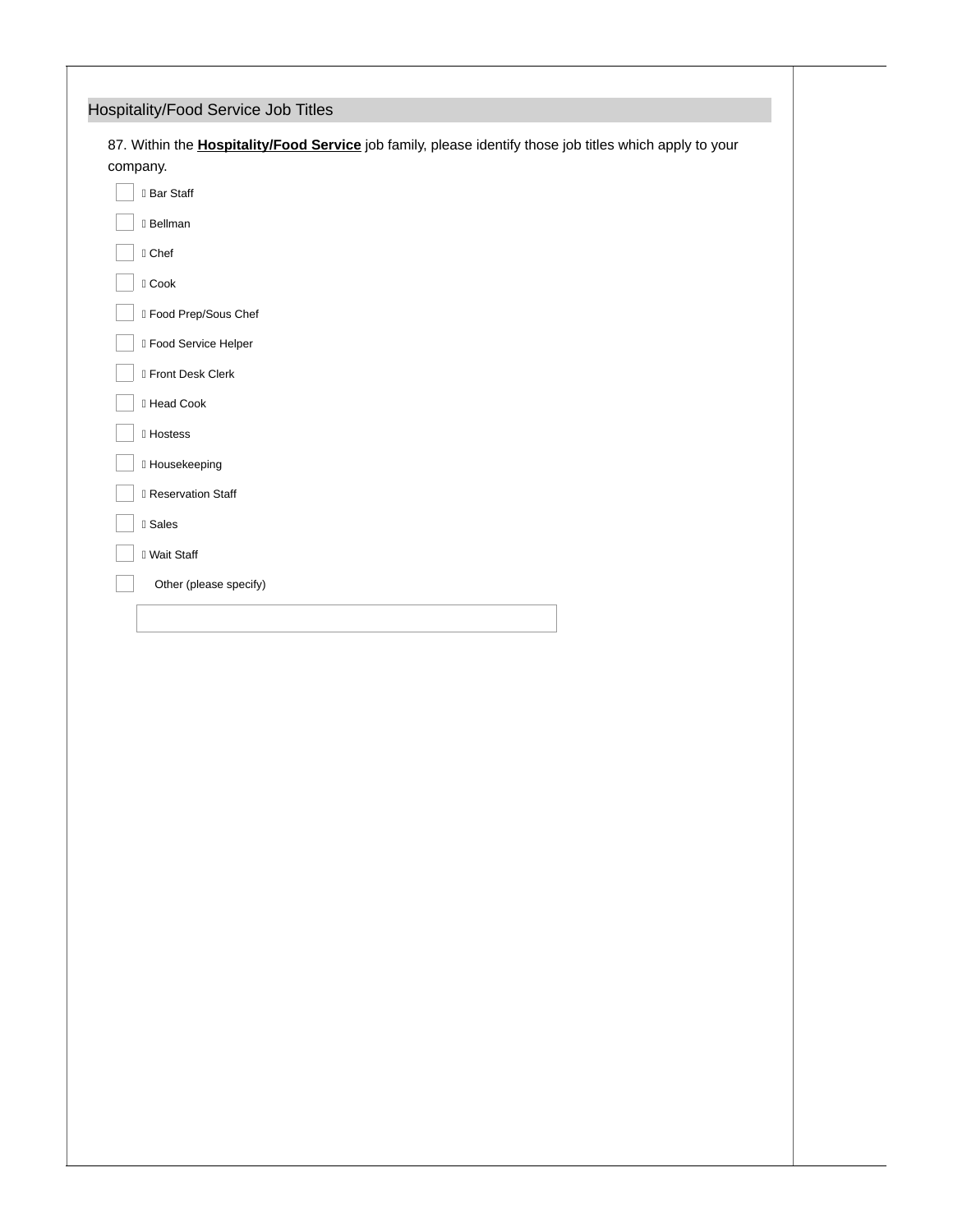| Personal Care Job Titles                                                                                      |
|---------------------------------------------------------------------------------------------------------------|
| 91. Within the <b>Personal Care</b> job family, please identify those job titles which apply to your company. |
| Barber                                                                                                        |
| Beautician                                                                                                    |
| Chiropractor                                                                                                  |
| Cosmotologist                                                                                                 |
| <b>Customer Service</b>                                                                                       |
| Dietitian                                                                                                     |
| Esthetician                                                                                                   |
| Front Desk                                                                                                    |
| Hair Removal Specialist                                                                                       |
| Hair Stylist                                                                                                  |
| Makeup Artist                                                                                                 |
| Manager                                                                                                       |
| Nail Technician                                                                                               |
| Permanent Makeup Artist                                                                                       |
| Personal Athletic Trainer                                                                                     |
| Receptionist                                                                                                  |
| Salon Associate                                                                                               |
| Scheduler                                                                                                     |
| Spa Director                                                                                                  |
| <b>Tattoo Artist</b>                                                                                          |
| Waxer                                                                                                         |
| Wellness Coach                                                                                                |
| Other (please specify)                                                                                        |
|                                                                                                               |
|                                                                                                               |
|                                                                                                               |
|                                                                                                               |
|                                                                                                               |
|                                                                                                               |
|                                                                                                               |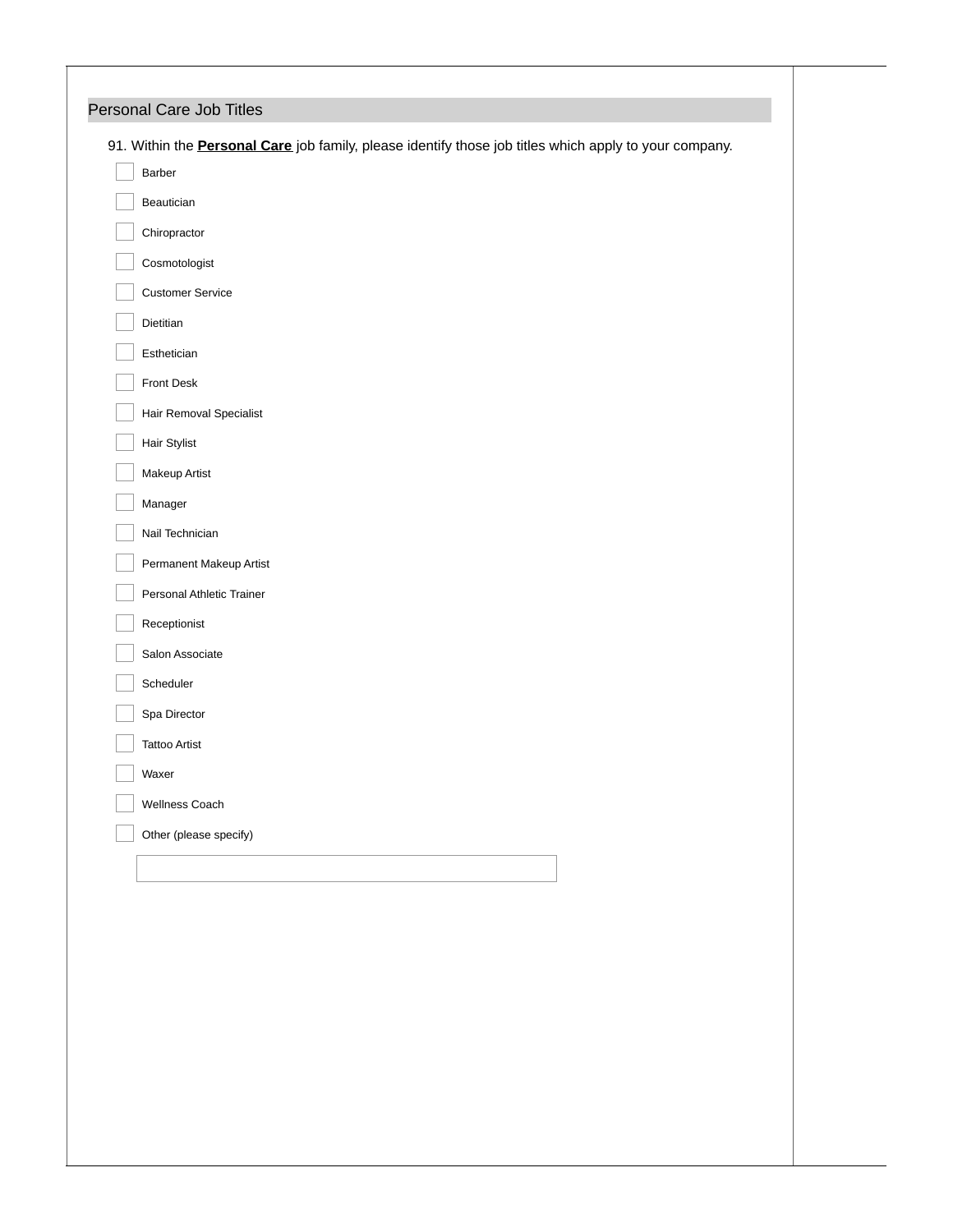| 95. Within the <b>Not-For-Profit</b> job family, please identify those job titles which apply to your company. |                                                    |  |
|----------------------------------------------------------------------------------------------------------------|----------------------------------------------------|--|
|                                                                                                                | <b>I</b> Administrator for Nonprofit Organizations |  |
|                                                                                                                | I Campaign Manager                                 |  |
|                                                                                                                | I Case Manager                                     |  |
|                                                                                                                | I Child Care Worker                                |  |
|                                                                                                                | <b>I</b> Community Health Director                 |  |
|                                                                                                                | <b>I</b> Community Outreach Specialist             |  |
|                                                                                                                | <b>I</b> Community Relations Director              |  |
|                                                                                                                | <b>I</b> Corporate Giving Director                 |  |
|                                                                                                                | I Counselor                                        |  |
|                                                                                                                | Development Director                               |  |
|                                                                                                                | <b>I</b> Financial Aid Counselor                   |  |
|                                                                                                                | <b>I</b> Financial Aid Director                    |  |
|                                                                                                                | <b>I</b> Fundraising Coordinator                   |  |
|                                                                                                                | <b>I</b> Gift Shop Manager                         |  |
|                                                                                                                | <b>I</b> Grant Administrator                       |  |
|                                                                                                                | <b>I</b> Grants and Contracts Coordinator          |  |
|                                                                                                                | <b>I</b> Grant Writer                              |  |
|                                                                                                                | I Housing Program Manager                          |  |
|                                                                                                                | I Human Services Worker                            |  |
|                                                                                                                | I Librarian                                        |  |
|                                                                                                                | I Library Clerk                                    |  |
|                                                                                                                | I Program Coordinator                              |  |
|                                                                                                                | I Program Director                                 |  |
|                                                                                                                | <b>I</b> Social Work Manager                       |  |
|                                                                                                                | <b>I</b> Social Worker                             |  |
|                                                                                                                | <b>I</b> Support Services Director                 |  |
|                                                                                                                | I Volunteer Coordinator                            |  |
|                                                                                                                | I Volunteer Services Director                      |  |
|                                                                                                                | Other (please specify)                             |  |
|                                                                                                                |                                                    |  |

 $\overline{\phantom{a}}$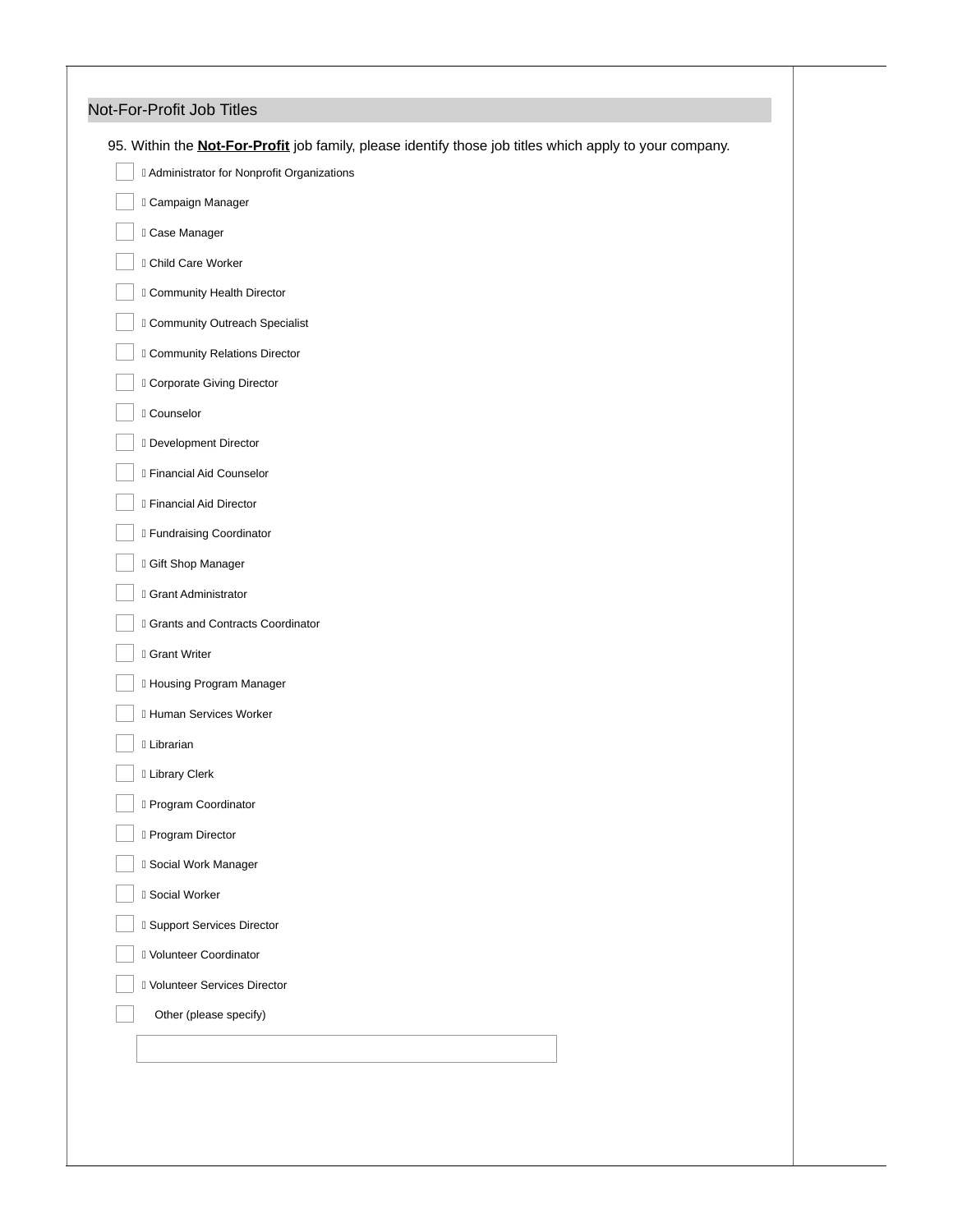| Agriculture - Production Job Titles                                                                             |
|-----------------------------------------------------------------------------------------------------------------|
| 99. Within the <b>Agriculture - Production</b> job family, please identify those job titles which apply to your |
| company.                                                                                                        |
| Agronomist                                                                                                      |
| <b>Assistant Grower</b>                                                                                         |
| Assistant Herdsman                                                                                              |
| Bee Keeper                                                                                                      |
| Breeder                                                                                                         |
| <b>Commercial Driver</b>                                                                                        |
| Equipment Manager                                                                                               |
| Equipment Operator                                                                                              |
| Farm Hand                                                                                                       |
| Forester                                                                                                        |
| Grader/Sorter                                                                                                   |
| Greenhouse Manager                                                                                              |
| Greenhouse Worker                                                                                               |
| Grower                                                                                                          |
| Grower - Lead                                                                                                   |
| Harvest Manager                                                                                                 |
| Horticulturist                                                                                                  |
| Maintenance/Repair Worker                                                                                       |
| Organic Farm Worker                                                                                             |
| <b>Product Development Scientist</b>                                                                            |
| Quality Inspector                                                                                               |
| Other (please specify)                                                                                          |
|                                                                                                                 |
|                                                                                                                 |
|                                                                                                                 |
|                                                                                                                 |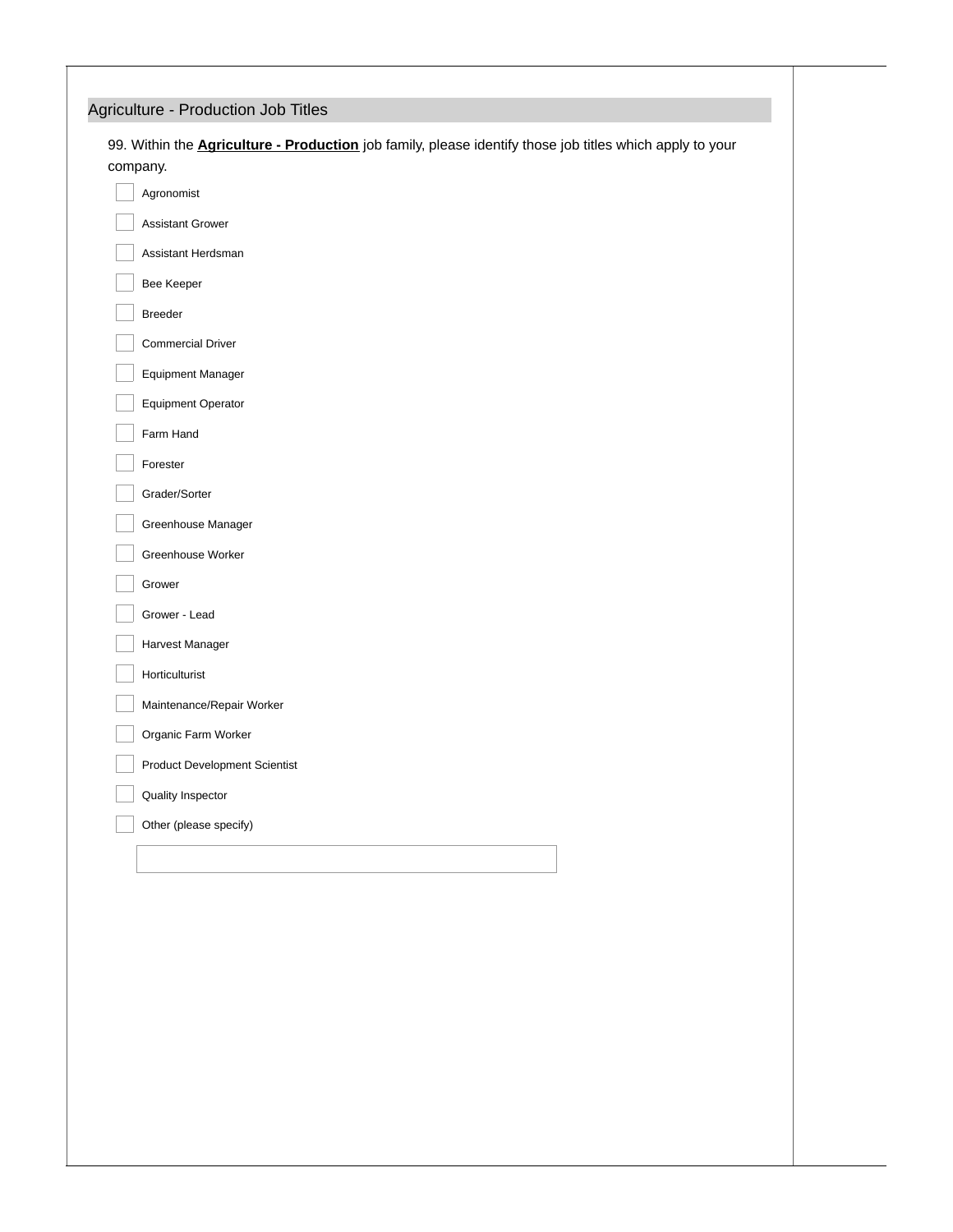| Agriculture - Processing Job Titles                                                                              |
|------------------------------------------------------------------------------------------------------------------|
| 103. Within the <b>Agriculture - Processing</b> job family, please identify those job titles which apply to your |
| company.                                                                                                         |
| Ag Inspector                                                                                                     |
| Butcher                                                                                                          |
| <b>Buyer/Purchasing Agent</b>                                                                                    |
| Calf Feeder                                                                                                      |
| Christmas Tree Trimmer                                                                                           |
| Cow Pusher                                                                                                       |
| Equipment Operator                                                                                               |
| Faller                                                                                                           |
| Grain Buyer                                                                                                      |
| Grain Inspection Technician                                                                                      |
| <b>Grain Origination Specialist</b>                                                                              |
| Harvest Manager                                                                                                  |
| Harvest Scale Operator                                                                                           |
| Herdsman                                                                                                         |
| Manure Hauler                                                                                                    |
| Milk Scraper                                                                                                     |
| Milker                                                                                                           |
| Packer/Packager                                                                                                  |
| Pesticide Handler/Sprayer                                                                                        |
| Post Harvest Manager                                                                                             |
| Record Keeper                                                                                                    |
| Tree Farm Worker                                                                                                 |
| <b>Truck Driver</b>                                                                                              |
| Wreath Maker                                                                                                     |
| Other (please specify)                                                                                           |
|                                                                                                                  |
|                                                                                                                  |
|                                                                                                                  |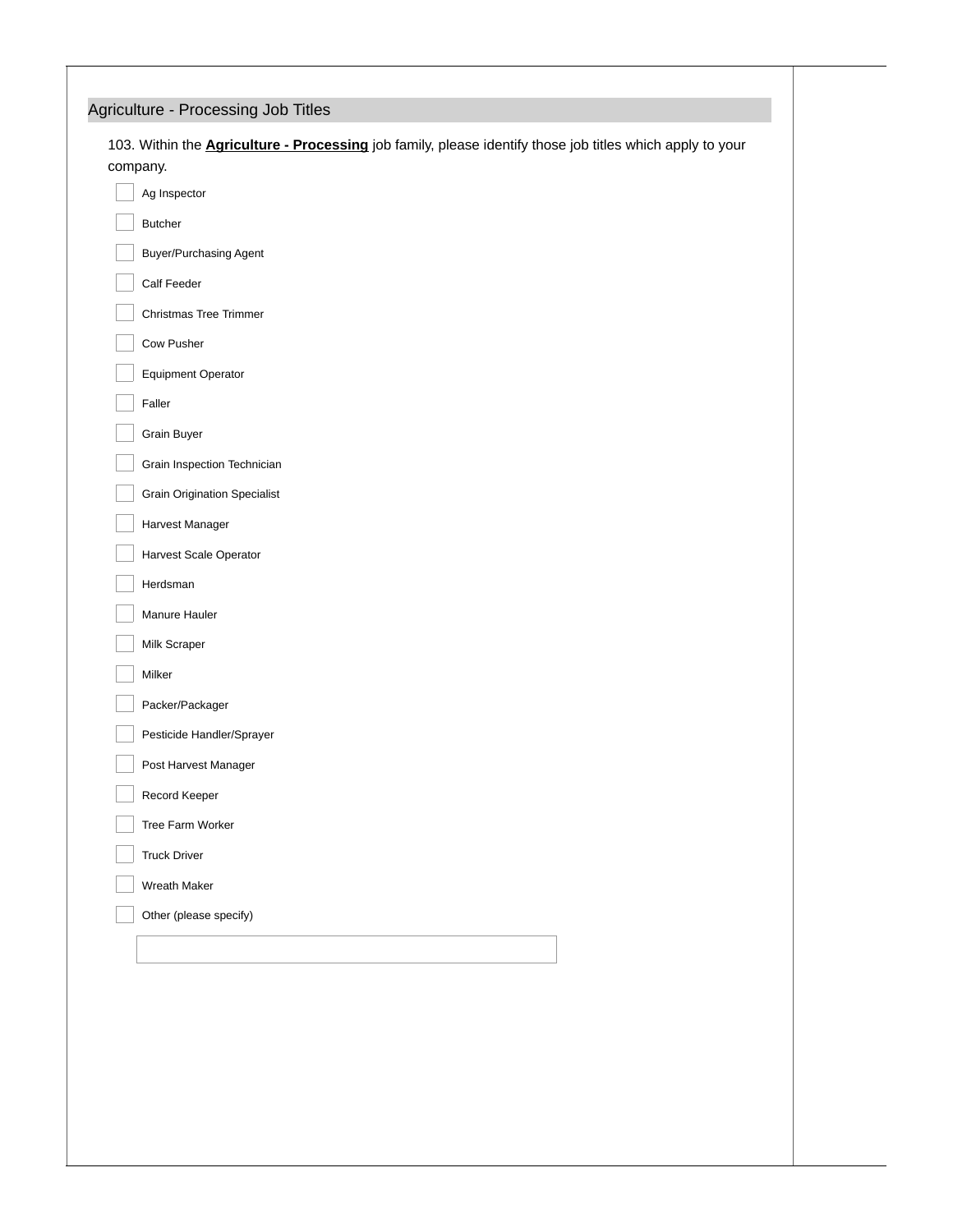| Religion/Ministry Job Titles                                                                                       |  |  |  |
|--------------------------------------------------------------------------------------------------------------------|--|--|--|
| 107. Within the <b>Religion/Ministry</b> job family, please identify those job titles which apply to your company. |  |  |  |
| Alter Server                                                                                                       |  |  |  |
| Lead Clergy - Pastor, Minister, Priest, Rabbi, Rector                                                              |  |  |  |
| Decon                                                                                                              |  |  |  |
| Event Planner                                                                                                      |  |  |  |
| <b>Floral Designers</b>                                                                                            |  |  |  |
| <b>Music Director</b>                                                                                              |  |  |  |
| Nun                                                                                                                |  |  |  |
| Pianist/Organist                                                                                                   |  |  |  |
| Program Director                                                                                                   |  |  |  |
| Secretary/Treasurer                                                                                                |  |  |  |
| Other (please specify)                                                                                             |  |  |  |
|                                                                                                                    |  |  |  |
|                                                                                                                    |  |  |  |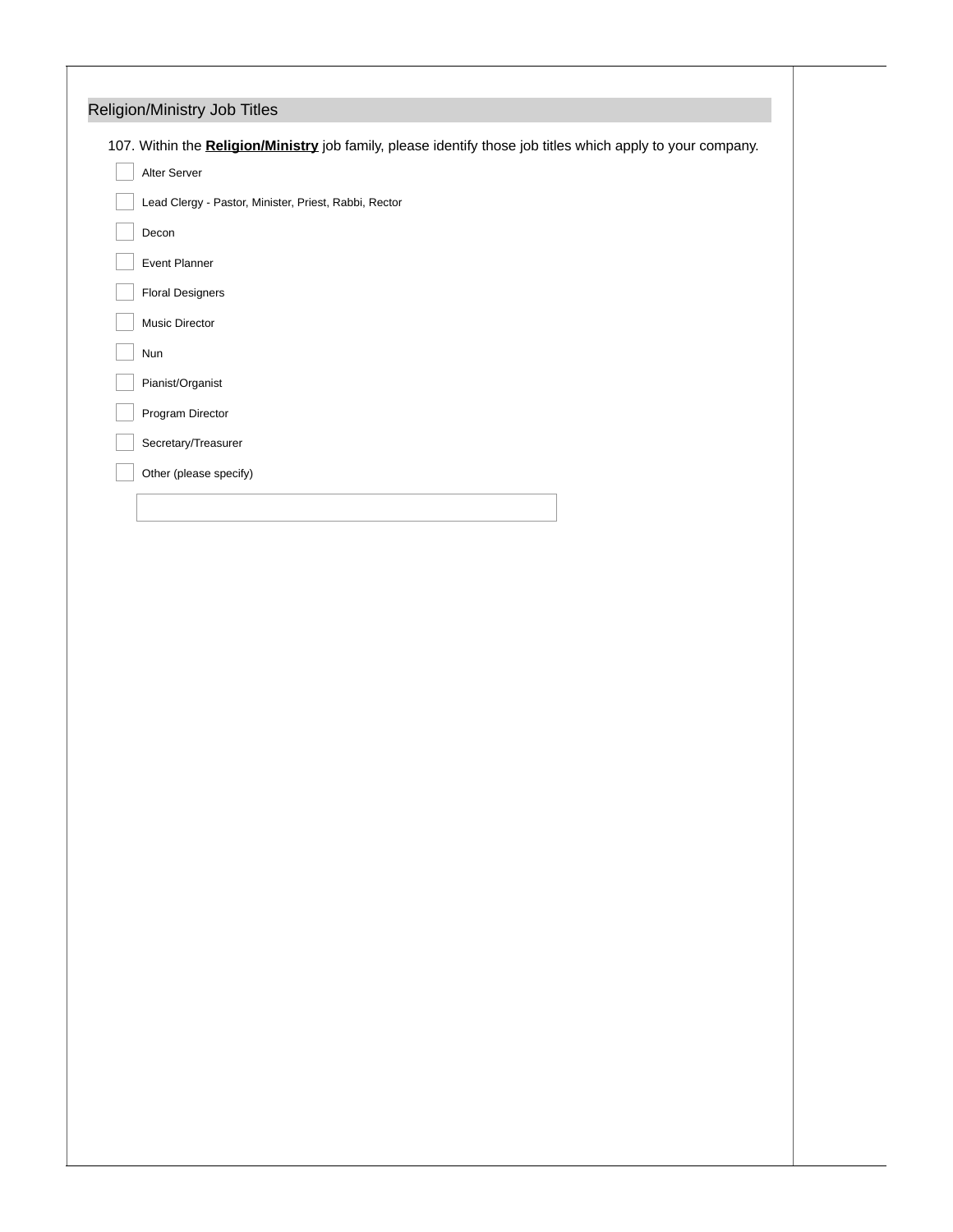|   | Architect/Drafter                          |
|---|--------------------------------------------|
|   | Carpenter                                  |
|   | Carpet/Flooring Installer                  |
|   | Civil Engineer                             |
|   | <b>Construction Engineer</b>               |
|   | <b>Construction Project Manager</b>        |
|   | <b>Construction Scope Writer/Estimator</b> |
|   | Contractor                                 |
|   | Craftsman                                  |
|   | Drywall                                    |
|   | Electrician                                |
|   | <b>Excavation Foreman</b>                  |
|   | Flagger - Road Construction                |
|   | Foreman                                    |
|   | General Laborer                            |
|   | Glass Installer                            |
|   | Heavy Equipment Operator                   |
|   | <b>HVAC Technician</b>                     |
|   | Inspector/Building Inspector               |
|   | Interior Designer                          |
|   | Iron/Steel Worker                          |
|   | Mason                                      |
| L | $\Box$ Millwright                          |
|   | Painter                                    |
|   | Pipefitter                                 |
|   | Plumber                                    |
|   | Roofer                                     |
|   | Site Supervisor                            |
|   | Stone Mason                                |
|   | Surveyor                                   |
|   | Tile Installer                             |
|   | Water Well Driller                         |
|   | Window Installer                           |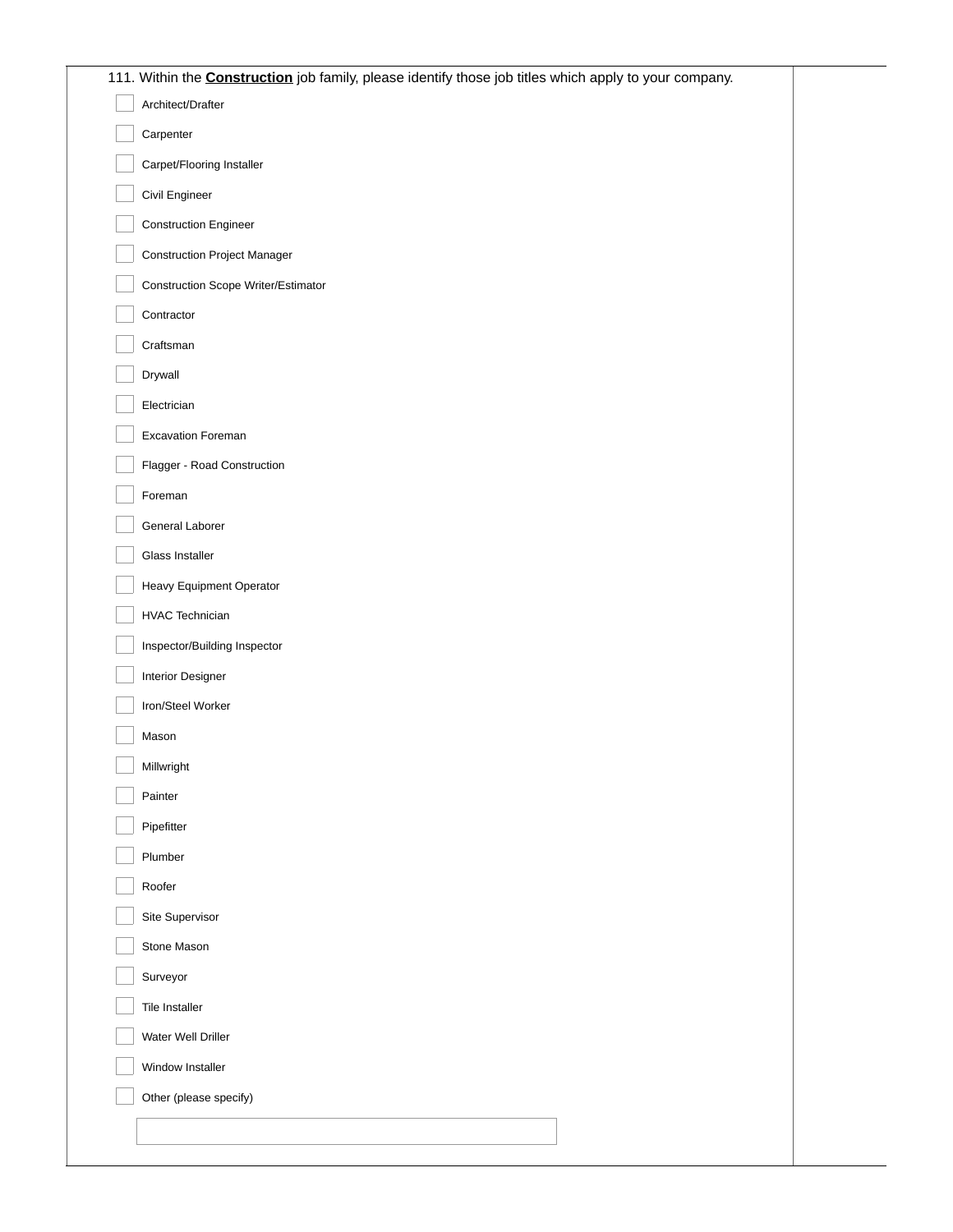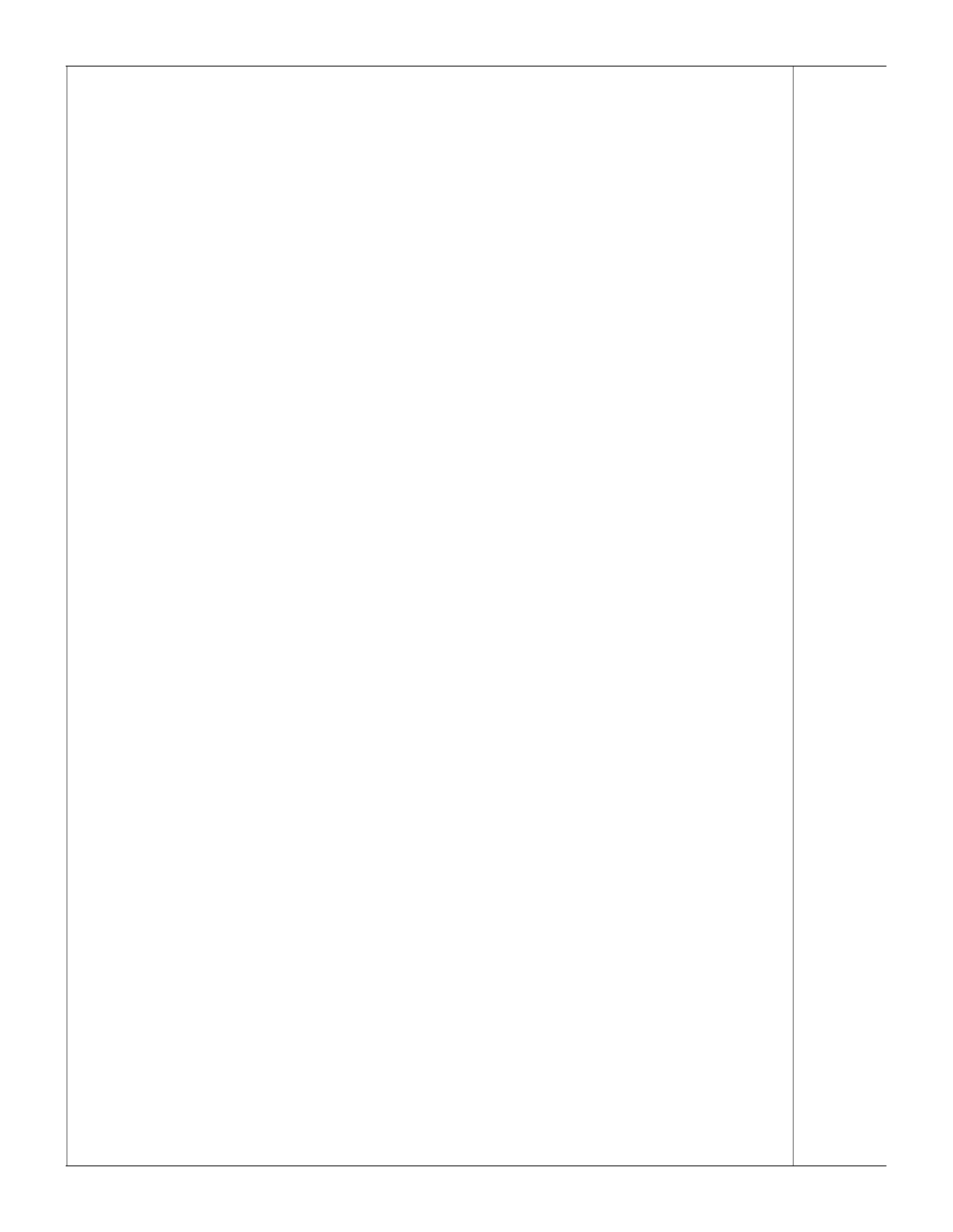| Landscape/Outdoor Maintenance/Tree Service Job Titles                                                   |
|---------------------------------------------------------------------------------------------------------|
| 115. Within the Landscape/Outdoor Maintenance/Tree Service job family, please identify those job titles |
| which apply to your company.                                                                            |
| Arborist                                                                                                |
| <b>Cutter Operator</b>                                                                                  |
| Foreman                                                                                                 |
| Gardener/Greenskeeper                                                                                   |
| Grounds Maintenance Worker                                                                              |
| Landscape Architect                                                                                     |
| Landscape Technician                                                                                    |
| Logger                                                                                                  |
| Pesticide Sprayer/Applicator                                                                            |
| Pruner                                                                                                  |
| Tree Climber/Trimmer                                                                                    |
| <b>Tree/Timber Faller</b>                                                                               |
| Other (please specify)                                                                                  |
|                                                                                                         |
|                                                                                                         |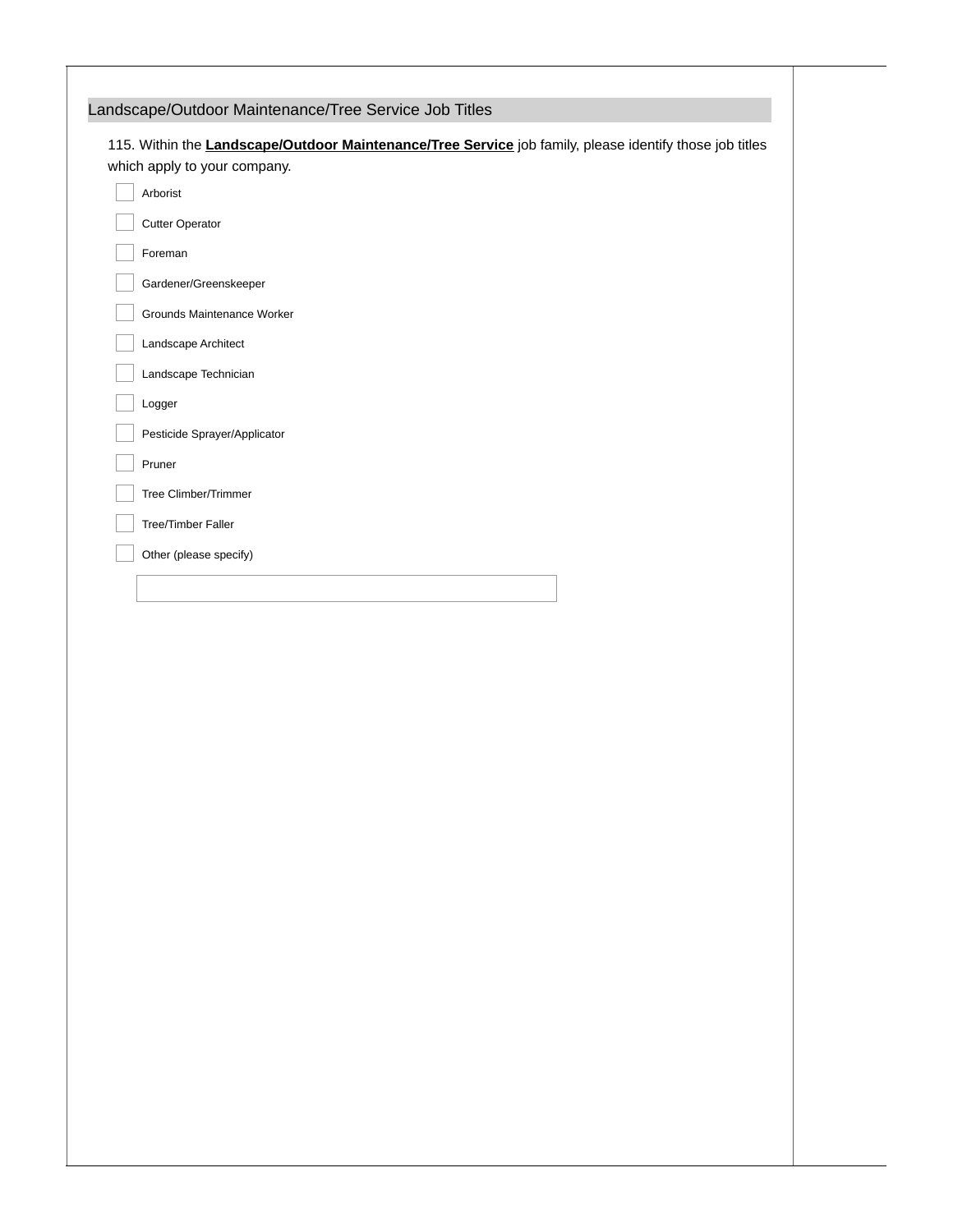| Winery/Brewery/Distillery Job Titles                                                                              |  |
|-------------------------------------------------------------------------------------------------------------------|--|
| 119. Within the <b>Winery/Brewery/Distillery</b> job family, please identify those job titles which apply to your |  |
| company.                                                                                                          |  |
| Bartender                                                                                                         |  |
| <b>Brewer</b>                                                                                                     |  |
| Canning Line Operator                                                                                             |  |
| Cellar Assistant                                                                                                  |  |
| Cellar Worker                                                                                                     |  |
| <b>Head Brewer</b>                                                                                                |  |
| Manager                                                                                                           |  |
| Material Handler                                                                                                  |  |
| Meadmaker                                                                                                         |  |
| Press Helper                                                                                                      |  |
| Process Operator                                                                                                  |  |
| <b>Quality Analyst</b>                                                                                            |  |
| Tasting Room Associate                                                                                            |  |
| Tasting Room Manager                                                                                              |  |
| Winemaker                                                                                                         |  |
| Other (please specify)                                                                                            |  |
|                                                                                                                   |  |
|                                                                                                                   |  |
|                                                                                                                   |  |